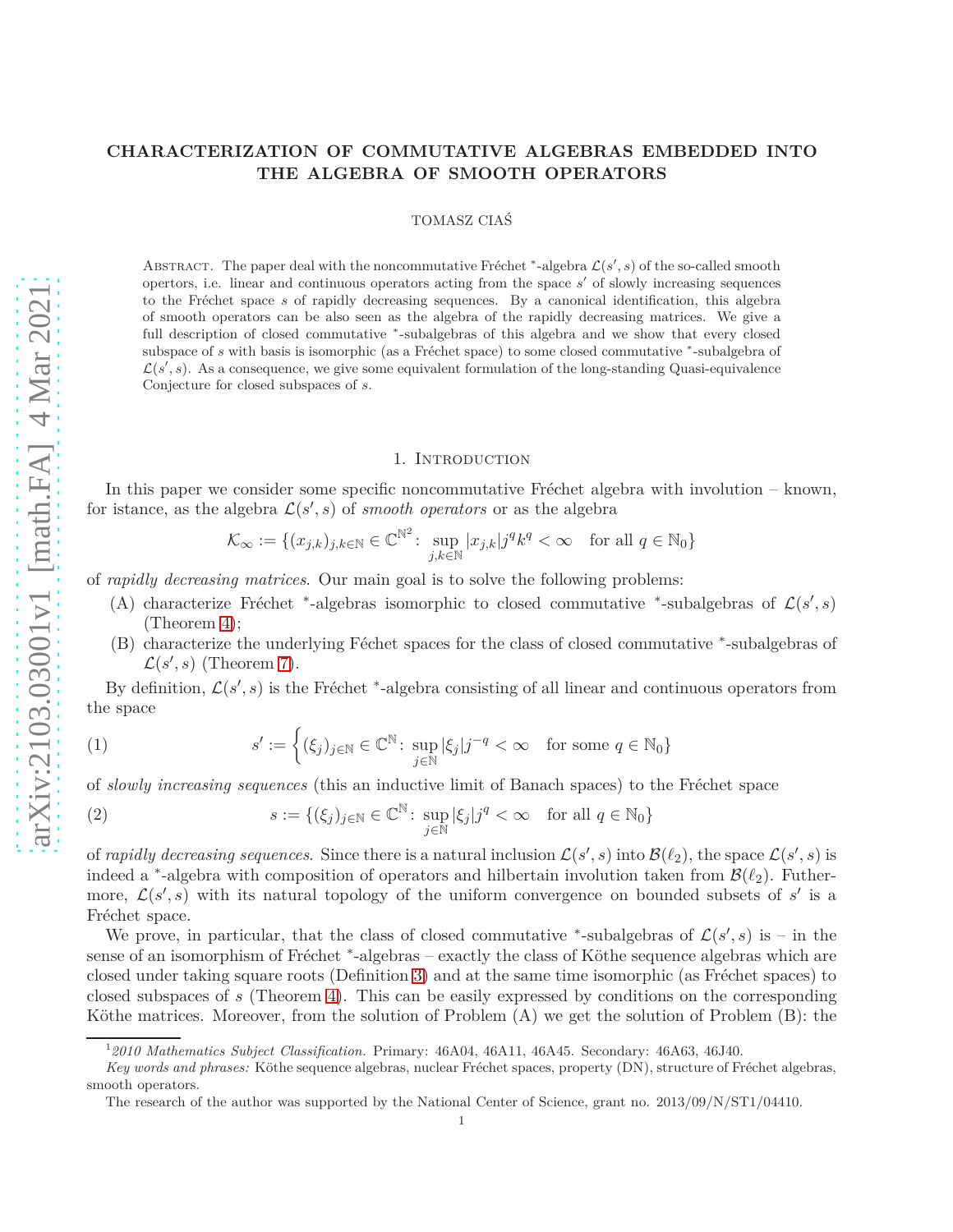underlying Fréchet spaces for closed commutative <sup>\*</sup>-subalgebras of  $\mathcal{L}(s', s)$  are just closed subspaces of *s* with basis (Theorem [7\)](#page-4-0).

It has been already shown in [\[2,](#page-13-0) Th. 4.8] that every infinite-dimensional closed commutative  $*$ subalgebra *X* of  $\mathcal{L}(s', s)$  is isomorphic as a Fréchet <sup>\*</sup>-algebra to a Köthe sequence algebra

<span id="page-1-0"></span>(3) 
$$
\lambda^{\infty}(||P_j||_q) := \left\{ (\xi_j)_{j \in \mathbb{N}} \in \mathbb{C}^{\mathbb{N}} : \sup_{j \in \mathbb{N}} |\xi_j| ||P_j||_q < \infty \text{ for all } q \in \mathbb{N}_0 \right\},
$$

where  $(P_i)_{i\in\mathbb{N}}$  is a suitable sequence of pairwise orthogonal, nonzero, self-adjoint projections belonging to *X* and  $(||\cdot||_q)_{q\in\mathbb{N}_0}$  is a sequence of continuous norms on  $\mathcal{L}(s', s)$  which determines the Fréchet space topology of  $\mathcal{L}(s', s)$ . Hence, in order to solve problems (A) and (B), we needed to "understand" matrices  $(||P_j||_q)_{j \in \mathbb{N}, q \in \mathbb{N}_0}$ , where  $(P_j)_{j \in \mathbb{N}}$  are pairwise orthogonal, nonzero, self-adjoint projections belonging to  $\mathcal{L}(s^{\prime}, s)$ . The key step in solutions of our problems was to show that for every nuclear Fréchet space with the so-called dominating Hilbert norm  $|| \cdot ||$  there is a topological embedding  $V: X \hookrightarrow s$  such that  $||Vx||_{\ell_2} = ||x||$  for every  $x \in X$  (Theorem [14\)](#page-9-0).

In this context, it is worth mentioning that, by  $[4, Th. 6.2]$ , a Köthe sequence algebra of the form [\(3\)](#page-1-0) is isomorphic to some closed <sup>∗</sup> -subalgebra of the algebra *s* if and only if it is isomorphic as a Fréchet space to a complemented subspace of *s*. One would think that every closed commutative \*-subalgebra of  $\mathcal{L}(s', s)$  is of this type. Theorem [\[4,](#page-13-1) Th. 6.9] shows that this is not true (in the proof we give a concrete contrexample) and the present paper shows that indeed – taking into account the representation  $(3)$  – the class of the underlying Fréchet spaces for closed commutative  $*$ -subalgebras of  $\mathcal{L}(s', s)$  is as big as possible, i.e. as we mentioned above, it consists of all closed subspaces of *s* with basis.

The algebra of smooth operators is a quite natural object. It can be seen as a kind of a noncommutative analogon of the commutative Fréchet algebra *s* (look at the definition of  $\mathcal{K}_{\infty}$  above) and, in particular, it is isomorphic as a Fréchet space to *s* (see [\[12,](#page-13-2) Lemma 31.1]) – one of the most significant Fréchet spaces. On the level of Fréchet spaces, the space *s* is isomorphic to many classical spaces of smooth functions e.g. to the Schwartz space  $\mathcal{S}(\mathbb{R})$  of smooth rapidly decreasing functions on the real line (which is a natural domain for the Fourier transform and differential operators with smooth coeficients), the space  $C^{\infty}[-1, 1]$  of smooth functions on the interval  $[-1, 1]$ , the space  $\mathcal{D}(K)$  of smooth functions with support contained in a compact set  $K \subset \mathbb{R}^n$ ,  $\text{int}(K) \neq \emptyset$ , or the space  $C^{\infty}(M)$  of smooth functions on an arbitrary compact smooth manifold *M*. Finally, the space *s* carries all the information about nuclear locally convex spaces. Indeed, the Kōmura-Kōmura theorem states that a locally convex space is nuclear if and only if it is isomorphic to some closed subspace of a suitable big cartesian product of the space  $s$  (see [\[12,](#page-13-2) Th. 29.8]). Consequently, a Fréchet space is nuclear (i.e. a Fréchet space in which every unconditionally convergent series is already absolutely convergent) if and only if it is isomorphic to some closed subspace of  $s^{\mathbb{N}}$  (see [\[12,](#page-13-2) Cor. 29.9]).

Replacing *s'* with the space  $\mathcal{S}'(\mathbb{R})$  of tempered distributions and *s* with  $\mathcal{S}(\mathbb{R})$ , we still end up with the same Fréchet \*-algebra – this time consisting of all linear and continuous operators acting from  $\mathcal{S}'(\mathbb{R})$  to  $\mathcal{S}(\mathbb{R})$ , where <sup>\*</sup>-algebra operations are inherited from  $L^2(\mathbb{R})$ . In fact, for every Fréchet space *E* isomorphic to *s* and its topological dual  $E'$ , the space  $\mathcal{L}(E', E)$  (with appropriate \*-algebra operations) of linear and continuous operators from  $E'$  to  $E$  is a Fréchet <sup>\*</sup>-algebra isomorphic to  $\mathcal{L}(s', s)$  (for details see [\[3,](#page-13-3) Th. 1.10 & Ex. 1.13] and [\[8,](#page-13-4) Th. 2.1]).

The algebra  $\mathcal{L}(s', s)$  appears and plays a significant role in *K*-theory of Fréchet algebras (see Bhatt, Inoue and Ogi  $[1, Ex. 2.12]$ , Cuntz  $[6, p. 144]$ ,  $[7, p. 64–65]$ , Glöckner and Langkamp  $[10]$ , Phillips  $[14,$ Def. 2.1]) and in  $C^*$ -dynamical systems (Elliot, Natsume and Nest [\[9,](#page-13-10) Ex. 2.6]). Recently, Piszczek obtained several rusults concerning closed ideals, automatic continuity, amenability, Jordan decomposition and Grothendieck-type inequality in  $\mathcal{K}_{\infty}$  (see Piszczek [\[16,](#page-13-11) [17,](#page-13-12) [18,](#page-13-13) [19\]](#page-13-14) and his forthcoming paper "The noncommutative Schwartz space is weakly amenable").

Recall that two bases  $(x_i)_{i\in\mathbb{N}}$  and  $(y_i)_{i\in\mathbb{N}}$  of a Fréchet space X are called *quasi-eqivalent* if there is a permutation  $\sigma: \mathbb{N} \to \mathbb{N}$ , a sequence  $(\lambda_j)_{j \in \mathbb{N}}$  of nonzero scalars and a Fréchet space isomorphism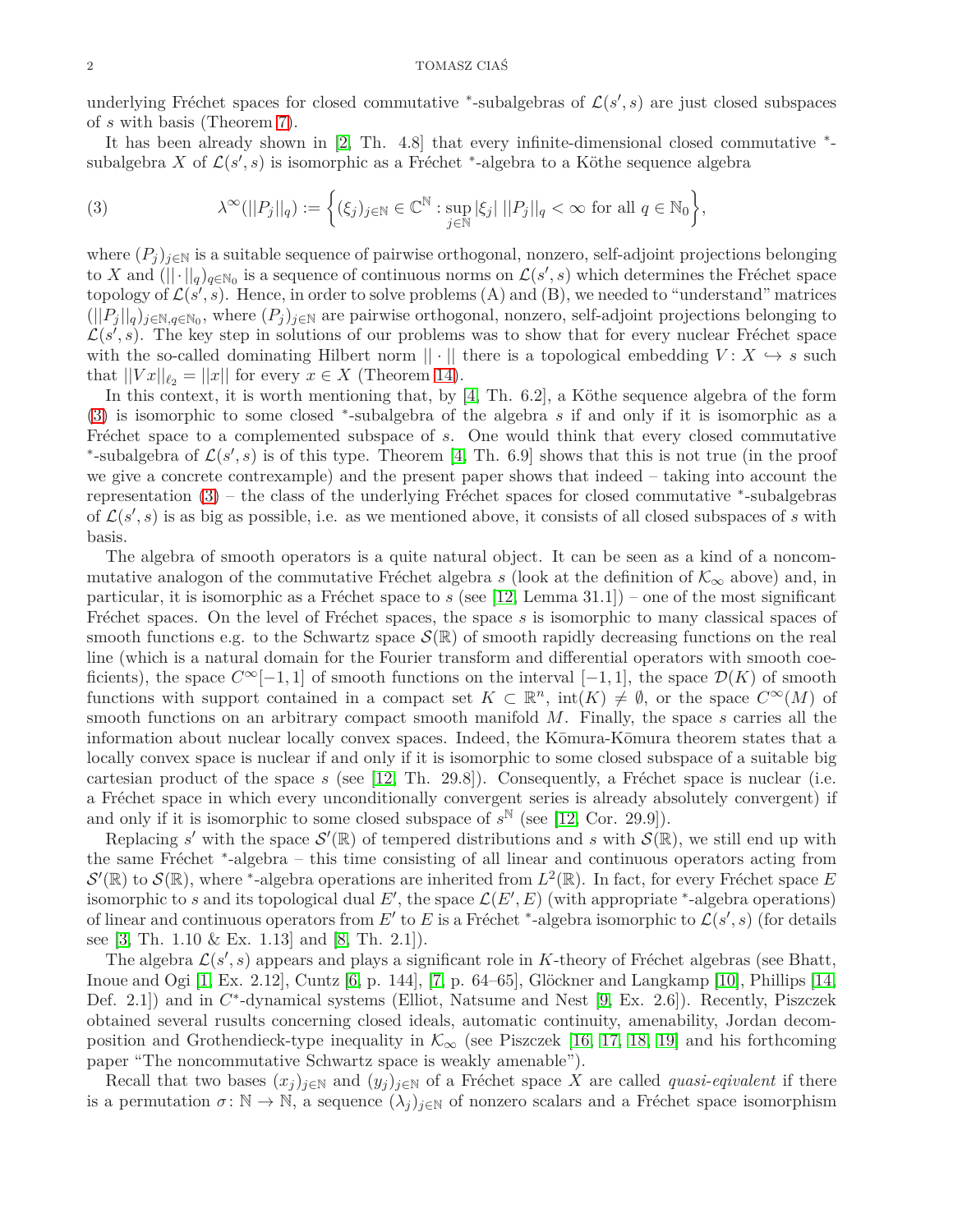*T* :  $X \to X$  such that  $Tx_j = \lambda_j y_{\sigma(j)}$  for  $j \in \mathbb{N}$ . It is still an open question – the so-called Quasiequivalence Conjecture – whether all bases in a nuclear Fréchet space are quasi-equivalent. This conjecture was posed in 1961 by Mityagin [\[13,](#page-13-15) §8.3]. There were many attempts to solve this problem (see  $[26]$  and references therein), e.g. Crone and Robinson  $[5]$  showed that in every nuclear Fréchet space with the so-called regular basis all bases are quasi-equivalent. In particular, all bases in *s* are quasi-equivalent but the conjecture remains open for closed subspaces of *s*. As a consequence of Theorem [4,](#page-3-0) we obtain some characterization of closed subspaces of *s* which have all bases quasiequivalent (Theorem [15\)](#page-10-0). We hope that our characterization will shed some light on this long-standing conjecture.

### 2. Preliminaries

In what follows,  $\mathbb N$  will denote the set of natural numbers  $\{1, 2, \ldots\}$  and  $\mathbb N_0 := \mathbb N \cup \{0\}.$ 

By  $e_j$  we denote the vector in  $\mathbb{C}^{\mathbb{N}}$  whose *j*-th coordinate equals 1 and the others equal 0.

By a *Fréchet space* we mean a complete metrizable locally convex space over  $\mathbb C$  (we will not use locally convex spaces over  $\mathbb{R}$ ). A *Fréchet algebra* is a Fréchet space which is an algebra with continuous multiplication. A *Fréchet* <sup>\*</sup>-algebra is a Fréchet algebra with continuous involution.

We use the standard notation and terminology. All the notions from functional analysis are explained in [\[12\]](#page-13-2).

We define the *space of rapidly decreasing sequences* as the Fréchet space

$$
s := \left\{ \xi = (\xi_j)_{j \in \mathbb{N}} \in \mathbb{C}^{\mathbb{N}} : |\xi|_q := \left( \sum_{j=1}^{\infty} |\xi_j|^2 j^{2q} \right)^{1/2} < \infty \text{ for all } q \in \mathbb{N}_0 \right\}
$$

with the topology corresponding to the system  $(| \cdot |_q)_{q \in \mathbb{N}_0}$  of norms. The strong dual of *s* (i.e. the space of all continuous linear functionals on *s* with the topology of uniform convergence on bounded subsets of *s*, see e.g. [\[12,](#page-13-2) Definition on p. 267]) can be identified with the *space of slowly increasing sequences*

$$
s' := \left\{ \xi = (\xi_j)_{j \in \mathbb{N}} \in \mathbb{C}^{\mathbb{N}} : |\xi|_q' := \left( \sum_{j=1}^{\infty} |\xi_j|^2 j^{-2q} \right)^{1/2} < \infty \text{ for some } q \in \mathbb{N}_0 \right\}.
$$

It is an easy exercise to show that replacing in the above definition of *s* and *s'* the  $\ell_2$ -norms by the corresponding sup-norms – as in [\(1\)](#page-0-0) and [\(2\)](#page-0-1) – or  $\ell_p$ -norms (1  $\leq p < \infty$ ), we end up with the same sequence spaces.

Closed subspaces of the space *s* can be characterized by the so-called property (DN) (see [\[12,](#page-13-2) Prop. 31.5]).

**Definition 1.** A Fréchet space *X* with a fundamental system  $(|| \cdot ||_q)_{q \in \mathbb{N}_0}$  of seminorms has the *property* (DN) (see [\[12,](#page-13-2) Def. on p. 359]) if there is a continuous norm  $|| \cdot ||$  on *X* such that for all *q* ∈  $\mathbb{N}_0$  there is *r* ∈  $\mathbb{N}_0$  and *C* > 0 such that

$$
||x||_q^2 \le C||x|| \; ||x||_r
$$

for all  $x \in X$ . The norm  $|| \cdot ||$  is called a *dominating norm*.

We will also use the condition (DN) in the following equivalent form (see [\[12,](#page-13-2) Lemma 29.10]): there is a continuous norm  $|| \cdot ||$  on *X* such that for any  $q \in \mathbb{N}_0$  and  $\theta \in (0,1)$  there is  $r \in \mathbb{N}_0$  and  $C > 0$ such that

$$
||x||_q \leq C||x||^{1-\theta}||x||_r^{\theta}
$$

for all  $x \in X$ .

The *algebra of smooth operators* is defined as the Fréchet <sup>\*</sup>-algebra  $\mathcal{L}(s', s)$  of continuous linear operators from *s'* to *s* with the topology of uniform convergence on bounded sets in *s'*. The <sup>\*</sup>-algebra operations on  $\mathcal{L}(s', s)$  are inherited from  $\mathcal{B}(\ell_2)$  (note that every smooth operator is bounded on  $\ell_2$ ).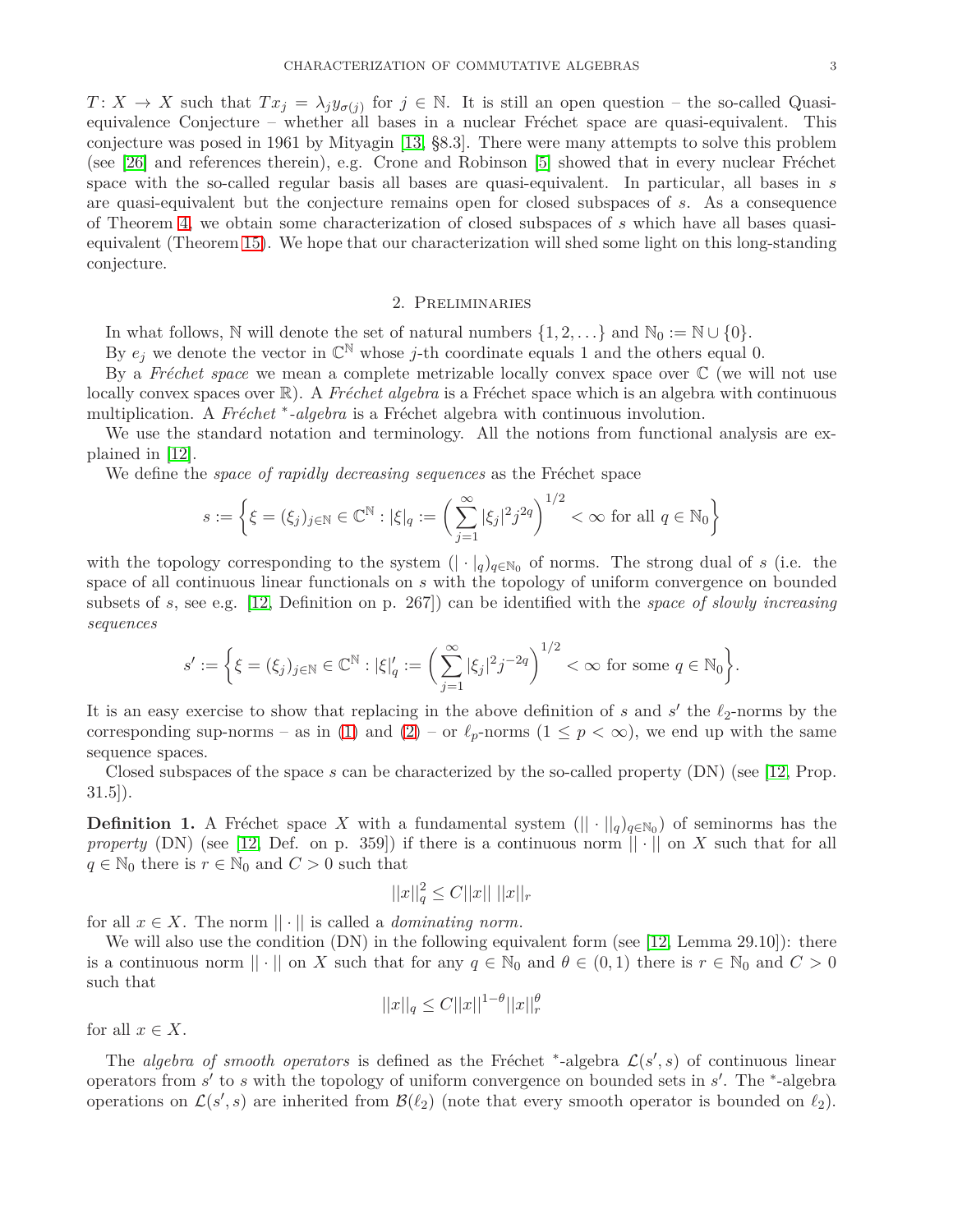The algebra  $\mathcal{L}(s', s)$  can be also seen as the algebra of matrices which are sometimes more handy; it is isomorphic, via the map  $x \mapsto (\langle xe_k, ej \rangle)_{j,k \in \mathbb{N}}$ , to the Fréchet <sup>\*</sup>-algebra

$$
\mathcal{K}_{\infty} := \{(x_{j,k})_{j,k \in \mathbb{N}} \in \mathbb{C}^{\mathbb{N}^2} : \sup_{j,k \in \mathbb{N}} |x_{j,k}| j^q k^q < \infty \text{ for all } q \in \mathbb{N}_0\}
$$

of *rapidly decreasing matrices* (with matrix multiplication and matrix complex conjugation). Therefore – when reading this paper – on can replace each " $\mathcal{L}(s', s)$ " with " $\mathcal{K}_{\infty}$ ". More details concerning  $\mathcal{L}(s', s)$ can be find in the introductions of [\[2,](#page-13-0) [3,](#page-13-3) [4\]](#page-13-1).

**Definition 2.** A matrix  $A = (a_{j,q})_{j \in \mathbb{N}, q \in \mathbb{N}_0}$  of nonnegative numbers such that

(i) for each  $j \in \mathbb{N}$  there is  $q \in \mathbb{N}_0$  such that  $a_{j,q} > 0$ 

(ii)  $a_{j,q} \le a_{j,q+1}$  for  $j \in \mathbb{N}$  and  $q \in \mathbb{N}_0$ 

is called a *Köthe matrix*. For  $1 \leq p \leq \infty$  and a Köthe matrix A we define the *Köthe space* 

$$
\lambda^p(A) := \left\{ \xi = (\xi_j)_{j \in \mathbb{N}} \in \mathbb{C}^\mathbb{N} : |\xi|_{\lambda^p(A),q}^p := \sum_{j=1}^\infty |\xi_j|^p a_{j,q}^p < \infty \text{ for all } q \in \mathbb{N}_0 \right\}
$$

and for  $p = \infty$ 

$$
\lambda^\infty(A):=\left\{\xi=(\xi_j)_{j\in\mathbb{N}}\in\mathbb{C}^\mathbb{N}:|\xi|_{\lambda^\infty(A),q}:=\sup_{j\in\mathbb{N}}|\xi_j|a_{j,q}<\infty\text{ for all }q\in\mathbb{N}_0\right\}
$$

with the locally convex topology given by the seminorms  $(| \cdot |_{\lambda^p(A),q})_{q \in \mathbb{N}_0}$  (see e.g. [\[12,](#page-13-2) Definition p. 326]). For simplicity, we will also write  $\lambda^p(a_{j,q})$  (i.e. only the entries of the matix) instead of  $\lambda^p(A)$ .

All spaces  $\lambda^p(A)$  are Fréchet spaces ([\[12,](#page-13-2) Lemma 27.1]). By the Dynin-Mityagin Theorem (see [\[12,](#page-13-2) Th. 28.12]) if  $\lambda^p(A)$  is nuclear (i.e. for all *q* there is *r* such that  $\sum_{j=1}^{\infty} \frac{a_{j,q}}{a_{j,r}}$  $\frac{a_{j,q}}{a_{j,r}} < \infty$ , then the sequence of vectors  $(e_j)_{j\in\mathbb{N}}$  is an absolute Schauder basis of  $\lambda^p(A)$ . We will also use the following result:  $\lambda^p(A)$  is nuclear for some  $1 \le p \le \infty$  if and only if  $\lambda^p(A) = \lambda^q(A)$  as Fréchet spaces for all  $1 \le p, q \le \infty$  ([\[12,](#page-13-2) Prop. 28.16]).

For Köthe matrices  $A = (a_{j,q})_{j \in \mathbb{N}, q \in \mathbb{N}_0}$  and  $B = (b_{j,q})_{j \in \mathbb{N}, q \in \mathbb{N}_0}$  such that

$$
\forall q \in \mathbb{N}_0 \; \exists r \in \mathbb{N}_0 \; \exists C > 0 \; \forall j \in \mathbb{N} \quad a_{j,q} \leq C b_{j,r},
$$

we write  $A \prec B$ . If  $A \prec B$  and  $B \prec A$ , then we write  $A \sim B$ . For a bijection  $\sigma : \mathbb{N} \to \mathbb{N}$ ,  $A_{\sigma}$  denotes the Köthe matrix  $(a_{\sigma(j),q})_{j\in\mathbb{N},q\in\mathbb{N}_0}$  and, moreover,  $A^2$  is by definition the Köthe matrix  $(a_{j,q}^2)_{j\in\mathbb{N},q\in\mathbb{N}_0}$ .

By [\[15,](#page-13-18) Prop. 3.1],  $\lambda^1(A)$  with pointwise multiplication is an algebra (and, clearly, if  $\lambda^1(A)$  is nuclear so is  $\lambda^p(A)$  for  $1 < p \le \infty$ ) if and only if  $A \prec A^2$ ; in this case  $\lambda^p(A)$  is called a *Köthe algebra*.

<span id="page-3-1"></span>**Definition 3.** We say that a Köthe space  $\lambda^p(A)$  is *closed under taking square root* if it is a Köthe algebra and for each sequence  $(\xi_j)_{j\in\mathbb{N}}$  in  $\lambda^p(A)$  of nonnegative scalars, the sequence  $(\sqrt{\xi_j})_{j\in\mathbb{N}}$  belongs to  $\lambda^p(A)$  as well.

# 3. COMMUTATIVE SUBALGEBRAS OF  $\mathcal{L}(s', s)$

Our main result – solving Problem (A) from Introduction – reads as follows:

<span id="page-3-0"></span>**Theorem 4.** For a Köthe matrix  $A = (a_{j,q})_{j \in \mathbb{N}, q \in \mathbb{N}_0}$  the following assertions are equivalent:

- (1)  $\lambda^2(A)$  *is isomorphic as a Fréchet* \*-algebra to some closed commutative \*-subalgebra of  $\mathcal{L}(s', s)$ ;
- (2) there is a sequence  $(P_i)_{i\in\mathbb{N}}$  of nonzero pairwise orthogonal self-adjoint projections belonging to  $\mathcal{L}(s', s)$  *such that*  $A \sim (||P_j||_q)_{j \in \mathbb{N}, q \in \mathbb{N}_0}$ ;
- (3) there is a basic sequence  $(f_j)_{j\in\mathbb{N}}$  of *s* which is at the same time an orthonormal sequence in  $\ell_2$ *such that*  $A \sim (|f_j|_q)_{j \in \mathbb{N}, q \in \mathbb{N}_0}$ ;
- (4) *the matrix A satisfies the following conditions:*
	- (i)  $\forall q \in \mathbb{N}_0 \; \exists r \in \mathbb{N}_0$   $\sum_{j=1}^{\infty} \frac{a_{j,q}}{a_{j,r}}$  $\frac{a_{j,q}}{a_{j,r}} < \infty$ ,
	- (ii)  $∃p ∈ ℕ_0 ∃C > 0 ∀j ∈ ℕ_0'$  $\frac{1}{C}$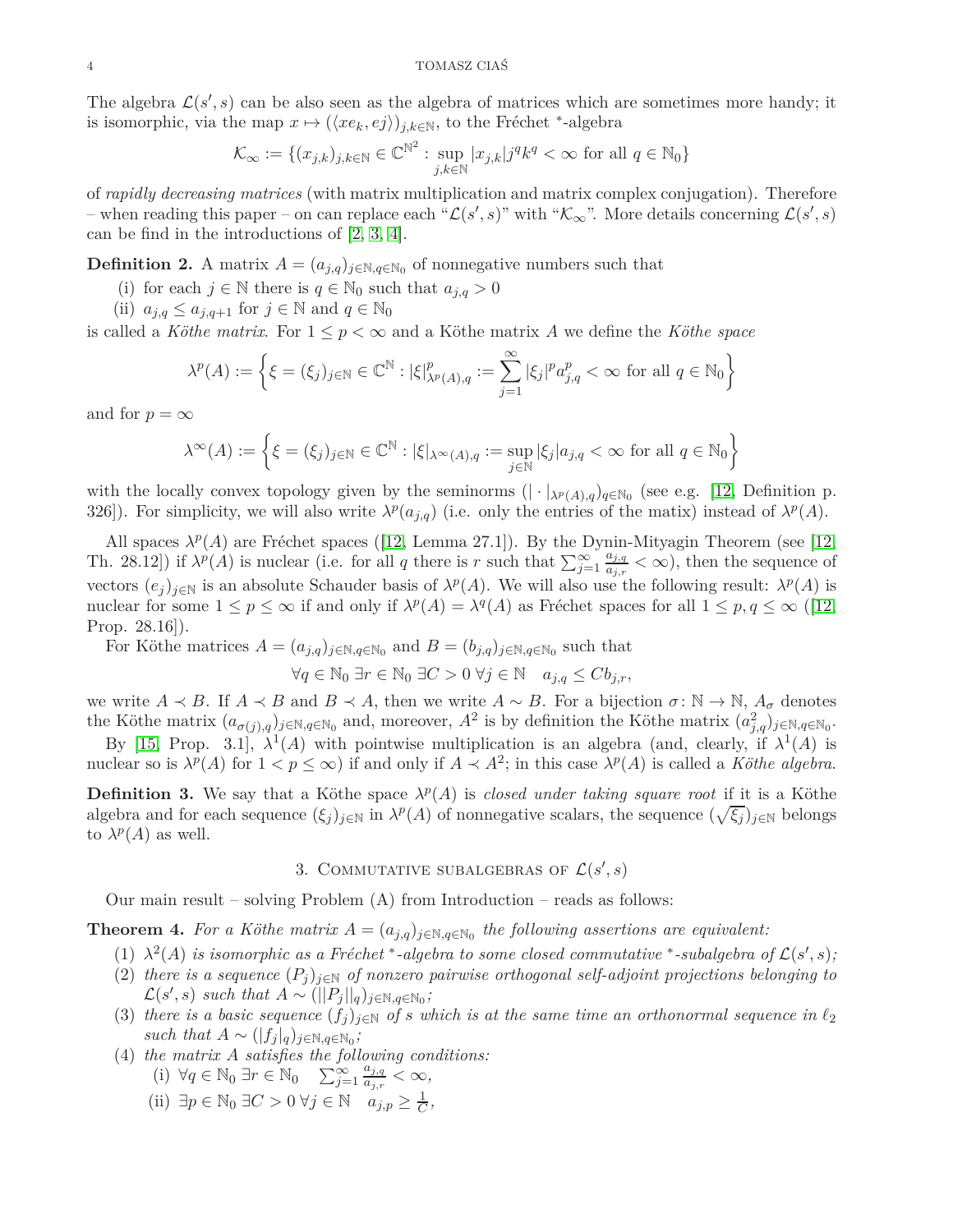$(iii)$   $A^2 \prec A$ *;* 

- (5) *the matrix A satisfies the following conditions:*
	- (i)  $\forall q \in \mathbb{N}_0 \; \exists r \in \mathbb{N}_0$   $\sum_{j=1}^{\infty} \frac{a_{j,q}}{a_{j,r}}$  $\frac{a_{j,q}}{a_{j,r}} < \infty$ ,
	- (ii)  $∃p ∈ ℕ_0 ∀q ∈ ℕ_0 ∃r ∈ ℕ_0, C > 0 ∀j ∈ ℕ_0^2, q ≤ Ca_{j,p}a_{j,r}$ ,
	- $(iii)$  *A* ∼ *A*<sup>2</sup>;
- (6)  $\lambda^2(A)$  *is a nuclear biprojective Köthe algebra with the property* (DN);
- $(7)$   $\lambda^2(A)$  *is isomorphic as a Fréchet space to a closed subspace of <i>s* and *it is closed under taking square roots;*
- (8)  $\lambda^2(A)$  *is a nuclear Fréchet space with*  $|| \cdot ||_{\ell_2}$  *as a dominating norm.*

*Remark* 5. By [\[2,](#page-13-0) Th. 4.8], every infinite-dimensional closed commutative \*-subalgebra of  $\mathcal{L}(s', s)$ is isomorphic as a Fréchet \*-algebra to some Köthe sequence algebra, and thus the above theorem characterizes in fact all infinite-dimensional closed commutative <sup>\*</sup>-subalgebras of  $\mathcal{L}(s', s)$ .

*Remark* 6*.* Homology theory is out of the mainstream of this paper, and therefore we only recall that the a Fréchet algebra *A* is called *biprojective* if the product map  $\pi$ :  $A\hat{\otimes}A \rightarrow A$ ,  $a\otimes b \mapsto ab$ , has a right inverse in the category of *A*-bimodules (see also [\[11,](#page-13-19) Def. IV.5.1]). The characterization of biprojectivity for Köthe algebras in terms of the corresponding Köthe matrices is due to Pirkovskii [\[15,](#page-13-18) Th. 5.9].

The following theorem leads to the solution of Problem (B) (see Introduction).

<span id="page-4-0"></span>**Theorem 7.** For a Köthe matrix  $A = (a_{j,q})_{j \in \mathbb{N}, q \in \mathbb{N}_0}$  the following assertions are equivalent:

- $(1)$   $\lambda^2(A)$  *is isomorphic as a Fréchet space to some closed commutative* \*-subalgebra of  $\mathcal{L}(s', s)$ ;
- (2) *the matrix A satisfies the following conditions:*
	- (i)  $\forall q \in \mathbb{N}_0 \exists r \in \mathbb{N}_0$   $\sum_{j=1}^{\infty} \frac{a_{j,q}}{a_{j,r}}$  $\frac{a_{j,q}}{a_{j,r}} < \infty$ ,
	- (ii)  $∃p ∈ ℕ_0 ∀q ∈ ℕ_0 ∃r ∈ ℕ_0, C > 0 ∀j ∈ ℕ_0^2, q ≤ Ca_{j,p}a_{j,r};$
- (3)  $\lambda^2(A)$  *is a nuclear Fréchet space with the property* (DN).
- (4)  $\lambda^2(A)$  *is a Fréchet space isomorphic to a closed subspace of <i>s*.

**Proof.** It is well known that a Köthe space  $\lambda^2(A)$  is nuclear and has the property (DN) if and only if *A* satifies condtions (i) and (ii), respectively. This shows  $(1) \Rightarrow (2) \Rightarrow (3)$ , because  $\mathcal{L}(s', s) \cong s$  as Fréchet spaces and nuclearity together with the property (DN) are inherited by closed subspaces.

In order to prove  $(3) \Rightarrow (1)$ , choose  $p_0 \in \mathbb{N}_0$  for which  $|\cdot|_{\lambda^2(A),p_0}$  is dominating norm on  $\lambda^2(A)$  and define the Köthe matrix  $B := (a_{j,q}/a_{j,p_0})_{j \in \mathbb{N}, q \in \mathbb{N}_0}$ . Let  $T : \lambda^2(B) \to \lambda^2(A)$ ,  $T\xi := (\xi_j/a_{j,p_0})_{j \in \mathbb{N}}$ . Then, for  $\xi \in \lambda^2(B)$  and  $q \in \mathbb{N}_0$ , we have  $|T\xi|_{\lambda^2(A),q} = |\xi|_{\lambda^2(B),q}$ , and thus *T* is an isomorphism of Fréchet spaces. Moreover, for  $q \in \mathbb{N}_0$  there is  $r \in \mathbb{N}_0$  and  $C > 0$  such that

$$
|\xi|_{\lambda^2(B),q}^2 = |T\xi|_{\lambda^2(A),q}^2 \le C|T\xi|_{\lambda^2(A),p_0}|T\xi|_{\lambda^2(A),r} = C||\xi||_{\ell_2}|\xi|_{\lambda^2(B),r}
$$

 $\xi \in \lambda^2(B)$ . Therefore,  $||\cdot||_{\ell_2}$  is a dominating norm on  $\lambda^2(B)$ , and the conclusion follows from Theorem [4](#page-3-0) (implication  $(8) \Rightarrow (1)$ ).

Finally, equivalence  $(3) \Leftrightarrow (4)$  follows directly from [\[12,](#page-13-2) Prop. 31.5].  $\Box$ 

As a direct consequence of Theorems [4,](#page-3-0) [7](#page-4-0) and [\[12,](#page-13-2) Cor. 28.13, Prop. 28.16, Prop. 31.5] we also get the following characterization.

<span id="page-4-1"></span>**Corollary 8.** For a Fréchet space E the following assertions are equivalent:

- (1) *E is isomorphic as a Fréchet space to some closed commutative* \*-subalgebra of  $\mathcal{L}(s', s)$ ;
- (2) *E is isomorphic as a Fréchet space to a Köthe space*  $\lambda^2(|f_j|_q)$  *for some basic sequence*  $(f_j)_{j\in\mathbb{N}}$ *of s* which is at the same time an orthonormal sequence in  $\ell_2$ ;
- (3) *E is nuclear, has a basis and the property* (DN)*;*
- $(4)$  *E is isomorphic as a Fréchet space to some closed subspace of <i>s with basis.*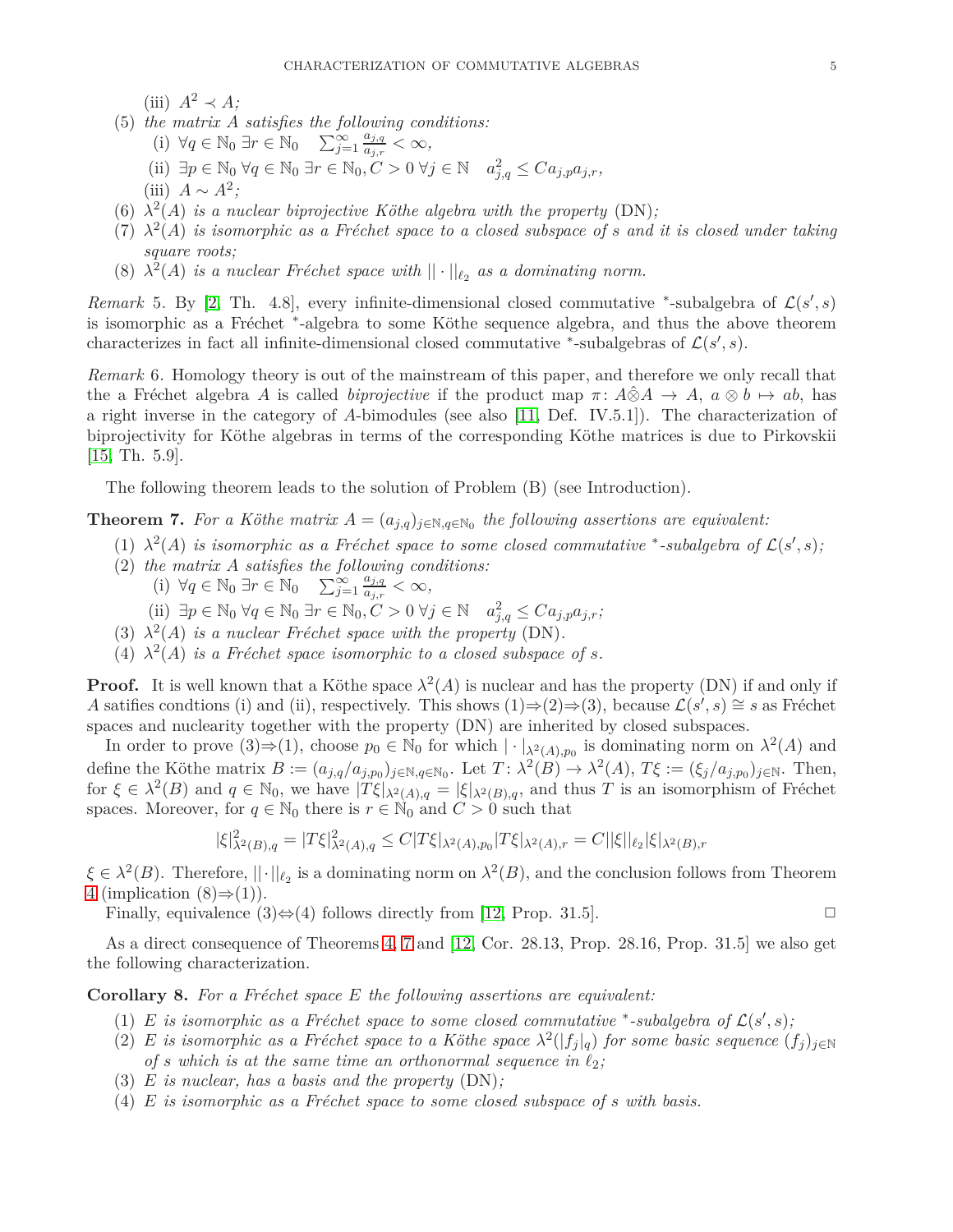Now, we shall provide the proof of Theorem [4.](#page-3-0) We start with some lemmas involving short exact sequences of Fréchet-Hilbert spaces.

## <span id="page-5-1"></span>**Lemma 9.** *Let*

$$
0 \longrightarrow E \stackrel{j}{\longrightarrow} F \stackrel{q}{\longrightarrow} G \longrightarrow 0
$$

*be a short exact sequence of Fréchet-Hilbert spaces. Let*  $|| \cdot ||_E$  *be a continuous Hilbert norm on*  $E$  *and let*  $|| \cdot ||_G$  *be a continuous norm on G. Then there is a continuous Hilbert norm*  $|| \cdot ||_F$  *on F with* 

- $(\alpha)$   $||x||_E \sim ||j(x)||_F$  *for*  $x \in E$ ;
- $(|\beta)| |q(x)||_G \leq \inf_{y \in \ker q} ||x y||_F$  *for*  $x \in F$ *.*

**Proof.** Without lost of generality we may assume that *E* is a closed subspace of *F* and  $j(x) = x$  for *x* ∈ *E*. By [\[12,](#page-13-2) Remark 22.8], there is a continuous Hilbert norm  $|| \cdot ||_1$  on *F* with  $||x||_E \le ||x||_1$  for  $x \in E$ . Moreover, by the continuity of *q*, there is a continuous Hilbert norm  $|| \cdot ||_2$  on *F* such that

$$
||q(x)||_G \le \inf_{z \in E} ||x - z||_2
$$

for  $x \in F$ . Then  $|| \cdot || := (|| \cdot ||_1^2 + || \cdot ||_2^2)^{1/2}$  is a continuous Hilbert norm on *F* such that

- (i)  $||x||_E \le ||x||$  for  $x \in E$ ;
- (ii)  $||q(x)||_G \leq \inf_{z \in E} ||x z||$  for  $x \in F$ .

Define  $|| \cdot ||_F$ , by

$$
||x||_F^2 = \inf_{z \in E} (||z||_E^2 + ||x - z||^2)
$$

for  $x \in F$ .

To show condition  $(\alpha)$ , let us fix  $x \in E$ . Taking  $z := x$  in the infimum, we get

 $||x||_F < ||x||_F$ .

Moreover, for  $z \in E$ , we obtain

<span id="page-5-0"></span>
$$
||x||_E^2 \le (||z||_E + ||x - z||_E)^2 = ||z||_E^2 + ||x - z||_E^2 + 2||z||_E ||x - z||_E.
$$

If  $||z||_E \le ||x - z||_E$ , then  $||z||_E ||x - z||_E \le ||x - z||_E^2$ . Otherwise,  $||z||_E ||x - z||_E \le ||z||_E^2$  so, by (i),  $||x||_E^2 \leq 3(||z||_E^2 + ||x - z||_E^2) \leq 3(||z||_E^2 + ||x - z||^2).$ 

In consequence,

(4) 
$$
||x||_E \le \sqrt{3} \inf_{z \in E} (||z||_E^2 + ||x - z||^2)^{1/2} = \sqrt{3}||x||_F,
$$

and thus condition  $(\alpha)$  if fulfilled. By (ii), for  $x \in F$ , we get

$$
||q(x)||_G^2 \le \inf_{z \in E} ||x - z||^2 = \inf_{z_1 \in E} \inf_{z_2 \in E} (||z_2||_E^2 + ||x - z_1||^2) = \inf_{z_1, z_2 \in E} (||z_2||_E^2 + ||x - (z_1 + z_2)||^2)
$$
  
=  $\inf_{z_1 \in E} \inf_{z_2 \in E} (||z_2||_E^2 + ||(x - z_1) - z_2||^2) = \inf_{z \in E} ||x - z||_F^2,$ 

which yields condition (*β*).

Now define a Hilbert norm  $||(\cdot, \cdot)||_H$  on  $H := E \times F$  by

$$
||(x,y)||_H^2 := ||x||_E^2 + ||y||^2.
$$

Let

$$
R: (H, ||(\cdot, \cdot)||_H) \to F, \quad (x, y) \mapsto x + y
$$

and let

$$
Q\colon (H,||\cdot||_H)\to (H/\ker R,||\cdot||_{H/\ker R})
$$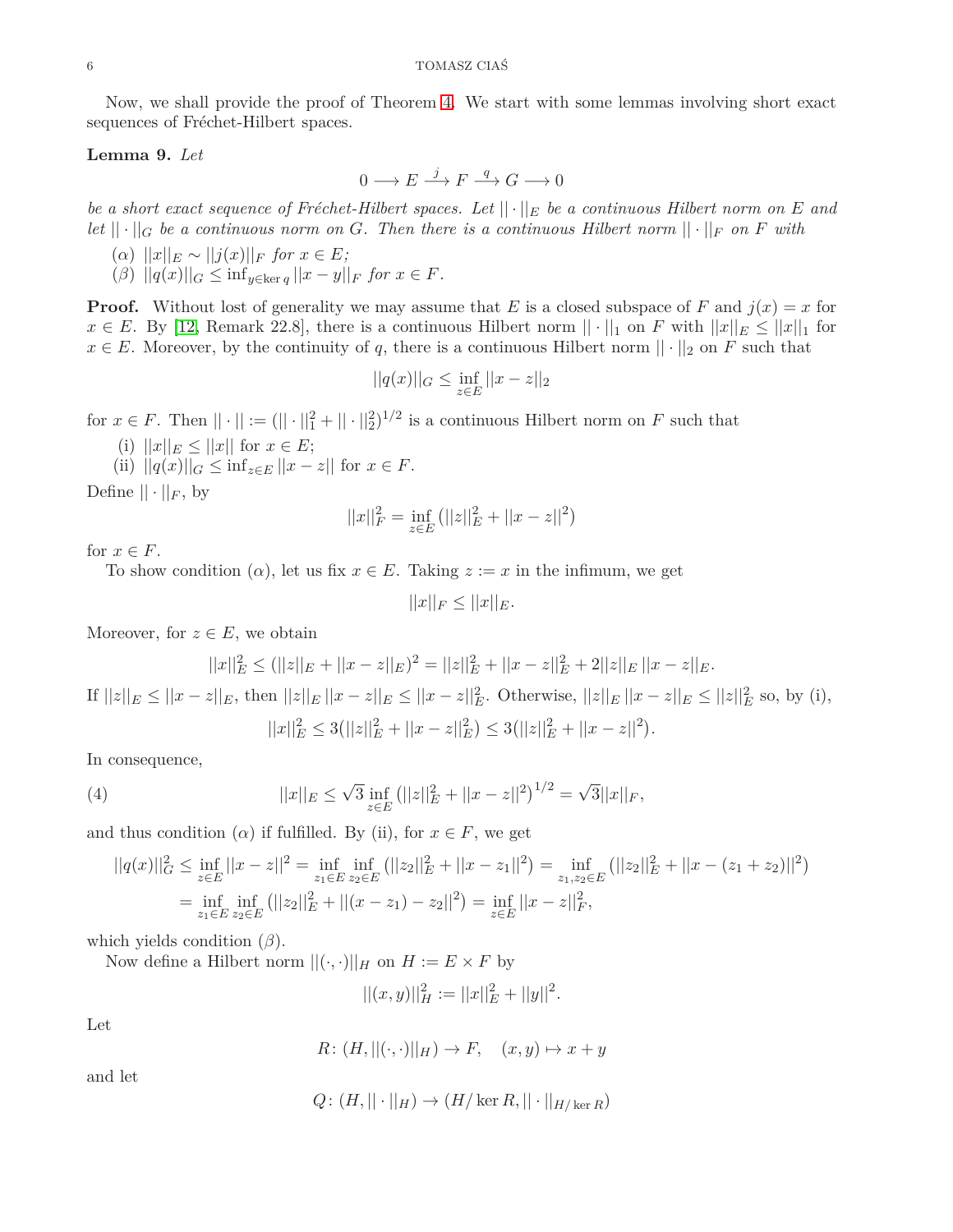be the quotient map. Then

<span id="page-6-0"></span>(5)  
\n
$$
||Q(x,y)||_{H/\ker R} = \inf_{(x',y') \in \ker R} ||(x,y) - (x',y')||_H = \inf_{x' \in E} ||(x,y) - (x',-x')||_H
$$
\n
$$
= \inf_{x' \in E} (||x-x'||_E^2 + ||y+x'||^2)^{1/2} = \inf_{z \in E} (||z||_E^2 + ||(x+y) - z||^2)^{1/2}
$$
\n
$$
= ||x+y||_F.
$$

In particular

(6) 
$$
|| \cdot ||_F = ||Q(0, \cdot)||_{H/\ker R},
$$

hence  $||\cdot||_F$  is a seminorm. Moreover, since  $||\cdot||_F \leq ||\cdot||$ , it follows that  $||\cdot||_F$  is continuous.

Now assume that  $||x||_F = 0$  for some  $x \in F$ . Then, by condition  $(\beta)$ ,  $||q(x)||_G \leq ||x||_F = 0$ , and since  $|| \cdot ||_G$  is a norm, we have  $x \in \ker q = E$ . Moreover, by [\(4\)](#page-5-0),  $||x||_E \le \sqrt{3} ||x||_F = 0$ , but  $|| \cdot ||_E$  is a norm, so  $x = 0$ . This shows that  $|| \cdot ||_F$  is a norm, and therefore, by  $(5)$ ,  $|| \cdot ||_{H/\ker R}$  is a norm as well (i.e. ker *R* is a closed subspace of  $H$  – see e.g. [\[12,](#page-13-2) Lemma 5.10]). Since the quotient norm induced by a Hilbert norm is a Hilbert norm, the norm  $|| \cdot ||_{H/\ker R}$  is hilbertian (see e.g. [\[20,](#page-13-20) p. 44]). Therefore, by (6),  $|| \cdot ||_F$  satisfies the parallelogram law, hence  $|| \cdot ||_F$  is a Hilbert norm. by [\(6\)](#page-6-1),  $\|\cdot\|_F$  satisfies the parallelogram law, hence  $\|\cdot\|_F$  is a Hilbert norm.

An easy proof of our next lemma is left to the reader.

<span id="page-6-2"></span>**Lemma 10.** *Let us consider the diagram*

<span id="page-6-1"></span>
$$
(Y, ||\cdot||_Y) \xrightarrow{\iota} (X, ||\cdot||_X)
$$

$$
\int_{\tilde{Y}^Y} \int_{\tilde{Y}^X} \int_{\tilde{Y}^X} j_X
$$

$$
(\tilde{Y}, ||\cdot||_{\tilde{Y}}) \xrightarrow{\tilde{\iota}} (\tilde{X}, ||\cdot||_{\tilde{X}})
$$

*where*

- $(X, \|\cdot\|_X)$  and  $(Y, \|\cdot\|_Y)$  are normed spaces such that Y is a closed subspace of  $(X, \|\cdot\|_X)$ *and*  $|| \cdot ||_Y \sim || \cdot ||_{X|Y}$ ;
- $(Y, || \cdot ||_{\widetilde{Y}})$  and  $(X, || \cdot ||_{\widetilde{X}})$  are the completions of  $(Y, || \cdot ||_{Y})$  and  $(X, || \cdot ||_{X})$ , respectively;
- *ι, j<sup>Y</sup> and j<sup>X</sup> are the canonical inclusions;*
- $\tilde{\iota}$  *is the continuous linear extensions of the map*  $j_X \circ \iota \colon Y \to \tilde{X}$ *.*

*Then*  $\tilde{\iota}(Y)$  *is a closed subspace of*  $(X, || \cdot ||_{\tilde{X}})$ *.* 

## <span id="page-6-3"></span>**Lemma 11.** *Let*

$$
0 \longrightarrow E \stackrel{j}{\longrightarrow} F \stackrel{q}{\longrightarrow} G \longrightarrow 0
$$

*be a short exact sequence of Fréchet-Hilbert spaces. Let*  $|| \cdot ||_E$  *be a continuous Hilbert norm on*  $E$  *and let us assume that G has a continuous norm. Then there is a continuous Hilbert norm* || · || *on F such*  $|f(x)|| = ||x||_E$  *for*  $x \in E$ *.* 

**Proof.** Without lost of generality we may assume that *E* is a closed subspace of *F* and  $j(x) = x$  for  $x \in E$ . Let  $|\cdot|_G$  be a continuous norm on *G*. By Lemma [9,](#page-5-1) there is a continuous Hilbert norm  $||\cdot||_F$ on *F* such that

- $(\alpha)$   $|| \cdot ||_E \sim || \cdot ||_{F|E}$  for  $x \in E$ ;
- $(\beta)$   $|q(x)|_G \leq \inf_{y \in \ker q} ||x y||_F =: ||x||_G$  for  $x \in F$ .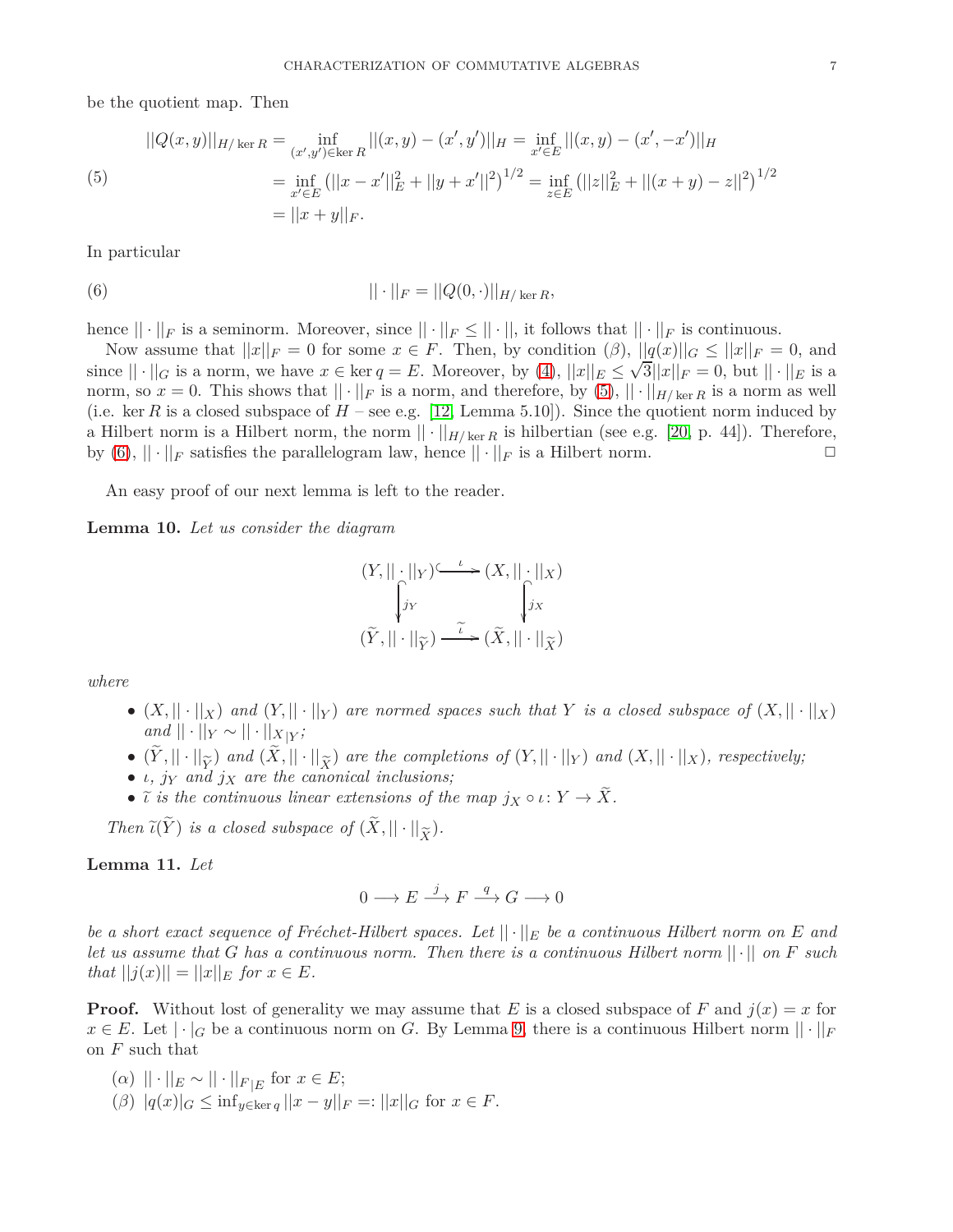Consider the diagram

$$
0 \longrightarrow (E, ||\cdot||_{E}) \xrightarrow{j} (F, ||\cdot||_{F}) \xrightarrow{q} (G, ||\cdot||_{G}) \longrightarrow 0
$$
  

$$
(\widetilde{E}, ||\cdot||_{\widetilde{E}}) \xrightarrow{\widetilde{j}} (\widetilde{F}, ||\cdot||_{\widetilde{F}})
$$
  

$$
(\widehat{E}, ||\cdot||_{\widetilde{F}}) \xrightarrow{\pi_{0}} (E, ||\cdot||_{\widetilde{F}})
$$

where

- $(E, || \cdot ||_{\widetilde{E}})$  and  $(F, || \cdot ||_{\widetilde{F}})$  are the completions of  $(E, || \cdot ||_{E})$  and  $(F, || \cdot ||_{F})$ , respectively;
- $j_E$  and  $j_F$  are the canonical inclusions;
- *j* is the continuous extensions of the map  $j_F \circ j : E \to F$ .

Since, by  $(\beta)$ ,  $||\cdot||_G$  is a norm, *E* is a closed subspace of  $(F, ||\cdot||_F)$ , and thus, by Lemma [10,](#page-6-2)  $\hat{E} := \tilde{j}(E)$ is a closed subspace of the Hilbert space  $(F, ||\cdot||_{\widetilde{F}})$ . Then  $\pi_0$  is defined to be the orthogonal projections onto  $\widehat{E}$ ,  $\kappa$  is the inverse of  $\widetilde{\iota}$  on  $\widehat{E}$  and  $\pi := \kappa \circ \pi_0$ .

Let us define

$$
||x||^2 := ||(\pi \circ j_F)(x)||_{\widetilde{E}}^2 + ||q(x)||_G^2
$$

for  $x \in F$ . Clearly,  $\|\cdot\|$  is a continuous seminorm on F. Next, for  $x \in E$ , we get

$$
||x|| = ||(\pi \circ j_F)(x)||_{\widetilde{E}} = ||j_E(x)||_{\widetilde{E}} = ||x||_E,
$$

hence  $|| \cdot ||_{E} = || \cdot ||_{E}$ . For  $x \in F$  with  $||x|| = 0$  we have  $||q(x)||_{G} = 0$ , and thus  $x \in E$ . Then we have also  $||x||_E = ||x|| = 0$  so  $x = 0$ . This shows that  $|| \cdot ||$  is a norm.

Finally, since  $|| \cdot ||_{\widetilde{E}}$  and  $|| \cdot ||_{G}$  are Hilbert norms,  $|| \cdot ||$  is a Hilbert norm as well.  $\square$ 

The proof of the following lemma is a slight modification of the Vogt's proof of [\[23,](#page-13-21) Lemma 3.1]. For the convenience of the reader we present here the full argument.

## <span id="page-7-1"></span>**Lemma 12.** *Let*

$$
0 \longrightarrow E \stackrel{j}{\longrightarrow} F \stackrel{q}{\longrightarrow} G \longrightarrow 0
$$

*be a short exact sequence of Fréchet-Hilbert spaces. Let*  $|| \cdot ||_E$  *be dominating Hilbert norm on*  $E$  *and let us assume that G has the property* (DN)*. Then there is a dominating Hilbert norm* || · || *on F such that*  $||j(x)|| = ||x||_E$  *for*  $x \in E$ *.* 

**Proof.** Without lost of generality we may assume that *E* is a closed subspace of *F* and  $j(x) = x$  for *x* ∈ *E*. By Lemma [11,](#page-6-3) there is continuous Hilbert norm  $|| \cdot ||_F$  on *F* such that  $|| \cdot ||_{F|E} = || \cdot ||_E$  and, by assumption, there is a dominating Hilbert norm  $|| \cdot ||_G$  on *G*. Define

<span id="page-7-0"></span>
$$
||x||^2 := ||x||_F^2 + ||qx||_G^2
$$

for  $x \in F$  and let  $U_0 := \{x \in E : ||x|| < 1\}$ . Then, clearly,  $|| \cdot ||$  is a continuous Hilbert norm on *F*. We shall show that  $|| \cdot ||$  is a dominating norm.

For an absolutely convex zero neighborhood *U* in *F*, let  $||\cdot||_U$  denote the Minkowski functional for *U* and let  $|| \cdot ||_{\hat{U}}$ :  $G \to [0, \infty)$  be defined by  $||qx||_{\hat{U}} := \inf\{||x+y||_U : y \in E\}$  for  $x \in F$ .<br>Since  $|| \cdot ||_{\Sigma}$  is a dominating norm on *F* for onch absolutely convex zero neighborhood.

Since  $\|\cdot\|_E$  is a dominating norm on E, for each absolutely convex zero neighborhood U in F there is an absolutely convex zero neighborhood *W* in *F* with  $W \subseteq U \cap U_0$  such that

(7) 
$$
||z||_U \leq ||z||_E^{2/3} ||z||_W^{1/3},
$$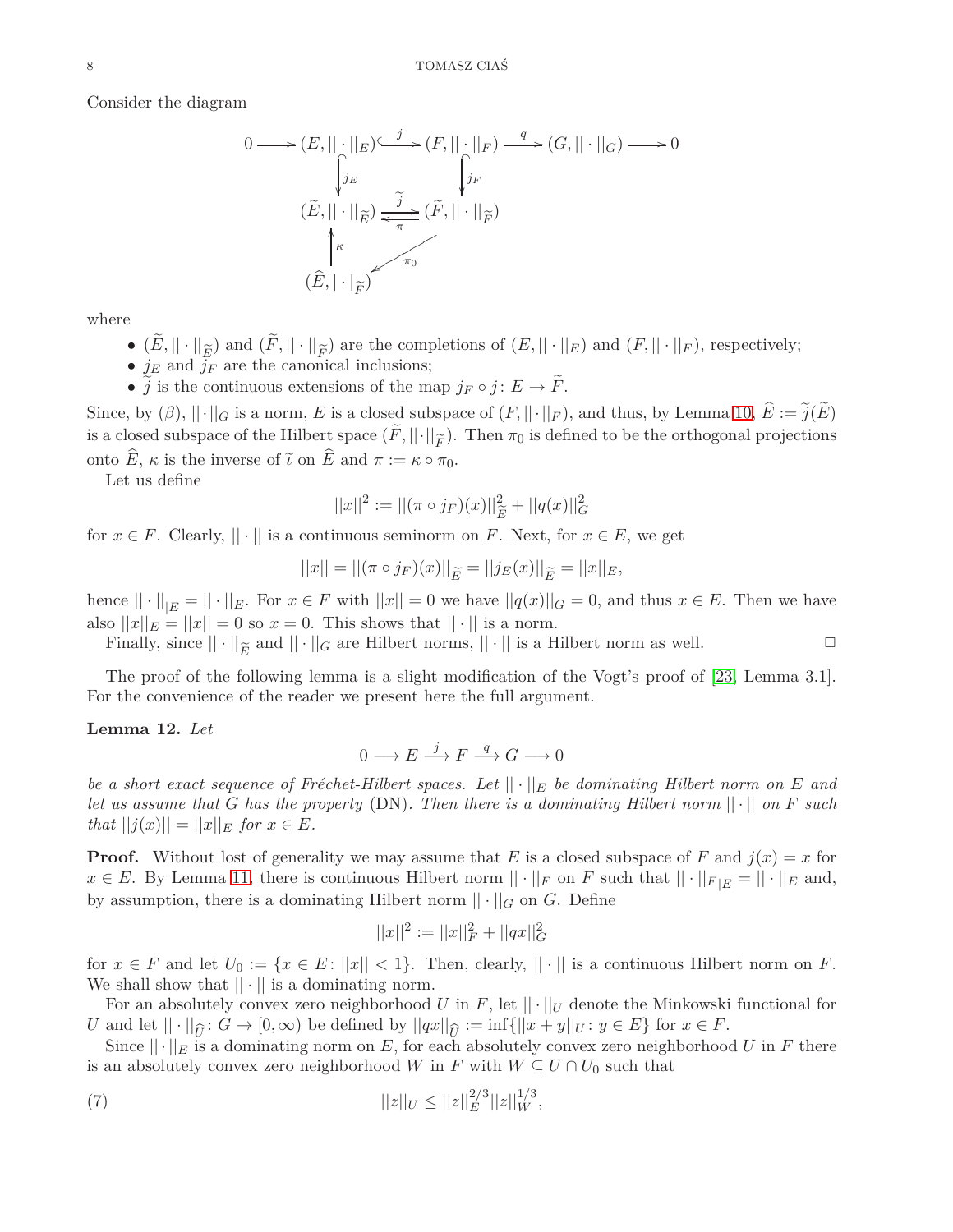for all  $z \in E$ . Since  $\|\cdot\|_G$  is a dominating norm on *G*, there is an absolutely convex zero neighborhood *V* in *F* with  $V \subseteq W$  such that

(8) 
$$
||qx||_{\widehat{W}} \leq ||qx||_G^{3/4}||qx||_{\widehat{V}}^{1/4} \leq ||x||^{3/4}||x||_V^{1/4}.
$$

for all  $x \in F$ .

Let us fix  $x \in F$  and  $\varepsilon > 0$ . By the very definition of the norm  $|| \cdot ||_{\widehat{W}}$ , there is  $y \in F$  such that

<span id="page-8-1"></span><span id="page-8-0"></span>
$$
qx = qy
$$
 and  $||y||_W \le ||qx||_{\widehat{W}} + \varepsilon$ ,

and thus [\(8\)](#page-8-0) yields

(9) 
$$
||y||_W \leq ||x||^{3/4} ||x||_V^{1/4} + \varepsilon.
$$

Hence, for  $z := x - y$ , we have

$$
||z||_E \le ||x||_F + ||y||_F \le ||x|| + ||y||_W \le ||x|| + ||x||^{3/4} ||x||_V^{1/4} + \varepsilon,
$$

and since

<span id="page-8-2"></span>
$$
||x|| = ||x||^{3/4}||x||^{1/4} \le ||x||^{3/4}||x||_V^{1/4},
$$

it follows that

(10)  $||z||_E \le 2||x||^{3/4}||x||_V^{1/4} + \varepsilon.$ 

Moreover, by  $(9)$ ,

$$
||z||_W \le ||x||_W + ||y||_W \le ||x||_V + ||x||^{3/4} ||x||_V^{1/4} + \varepsilon \le 2||x||_V + \varepsilon.
$$

Now, since for  $a, b \ge 0$  we have  $(a + b)^{2/3} \le 3(a^{2/3} + b^{2/3})$ , it follows from [\(7\)](#page-7-0) and [\(10\)](#page-8-2) that

<span id="page-8-3"></span>
$$
||z||_{U} \leq (2||x||^{3/4}||x||_{V}^{1/4} + \varepsilon)^{2/3} (2||x||_{V} + \varepsilon)^{1/3}
$$
  
\n
$$
\leq [3 (2||x||^{3/4}||x||_{V}^{1/4})^{2/3} + \varepsilon^{2/3}] [(2||x||_{V})^{1/3} + \varepsilon^{1/3}]
$$
  
\n
$$
= (3\sqrt[3]{4}||x||^{1/2}||x||_{V}^{1/6} + 3\varepsilon^{2/3}) (\sqrt[3]{2}||x||_{V}^{1/3} + \varepsilon^{1/3}) = 6||x||^{1/2}||x||_{V}^{1/2} + h(\varepsilon),
$$

where  $h(\varepsilon) \searrow 0$  when  $\varepsilon \searrow 0$ .

Next, by  $(9)$ ,

$$
(12) \qquad ||y||_{U} \le ||y||_{W} \le ||x||^{3/4}||x||_{V}^{1/4} + \varepsilon = ||x||^{1/2}||x||_{V}^{1/2} \left(\frac{||x||}{||x||_{V}}\right)^{1/4} + \varepsilon \le ||x||^{1/2}||x||_{V}^{1/2} + \varepsilon.
$$

Consequently, by [\(11\)](#page-8-3),

$$
||x||_{U} \le ||y||_{U} + ||z||_{U} \le 7||x||^{1/2}||x||_{V}^{1/2} + h(\varepsilon) + \varepsilon,
$$

and finally, since  $h(\varepsilon) + \varepsilon$  can be chosen arbitrary small, we have

$$
||x||_U^2 \le 49||x|| \; ||x||_V,
$$

which shows that  $|| \cdot ||$  is a dominating norm on *F*.

<span id="page-8-4"></span>**Corollary 13.** *Let E be a closed subspace of s such that s/E has a dominating norm. Then for every dominating Hilbert norm*  $|| \cdot ||_E$  *on E there is a dominating Hilbert norm*  $|| \cdot ||$  *on s such that the restriction of*  $|| \cdot ||$  *to E is equal to*  $|| \cdot ||_E$ *.*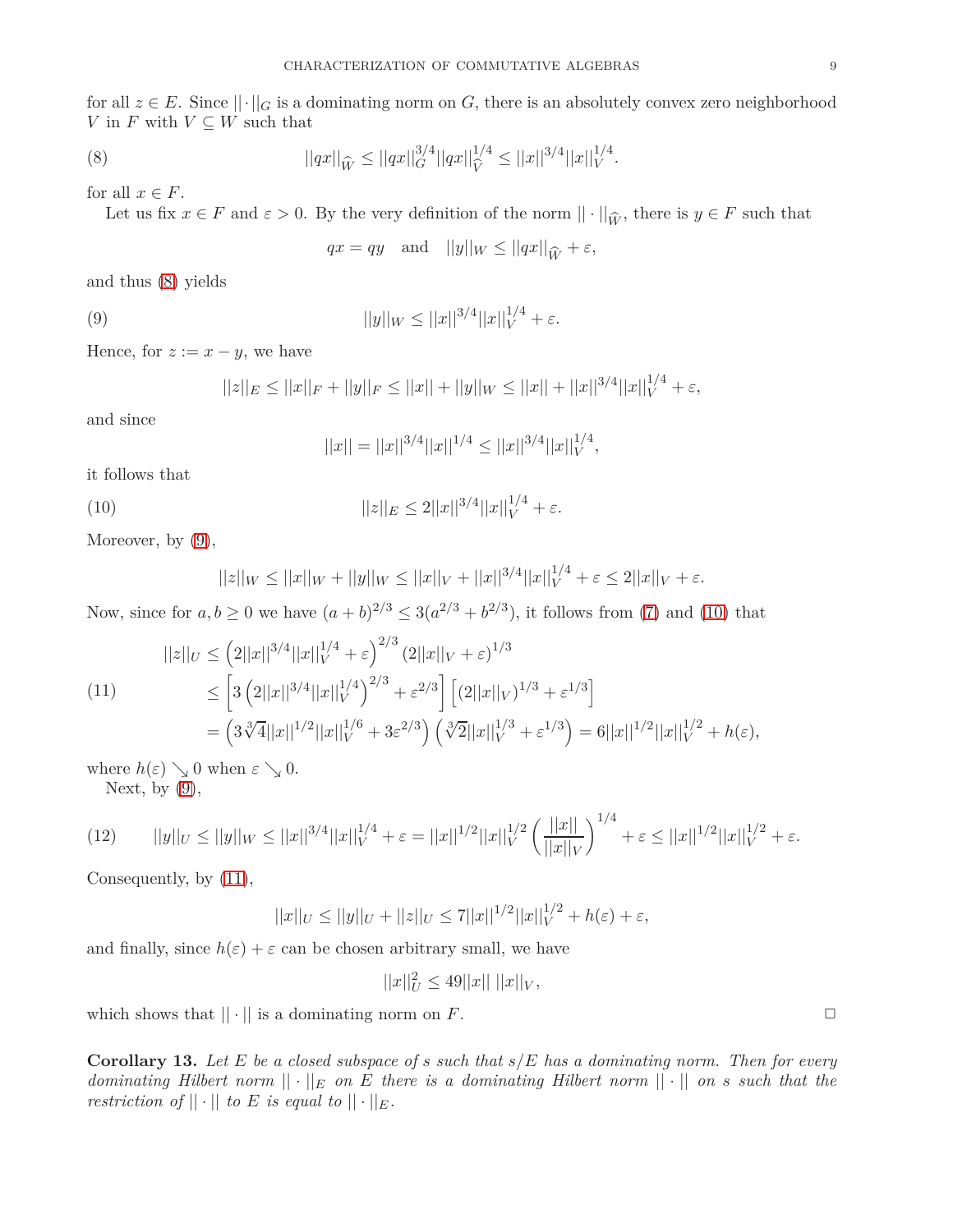**Proof.** The results follows by applying Lemma [12](#page-7-1) to the canonical short exact sequence

$$
0 \longrightarrow E \hookrightarrow s \longrightarrow s/E \longrightarrow 0.
$$

 $\Box$ 

Corollary [13](#page-8-4) together with some results of Vogt  $([25, \text{Cor. } 7.6], [22, \text{Prop. } 3.3(a)])$  $([25, \text{Cor. } 7.6], [22, \text{Prop. } 3.3(a)])$  $([25, \text{Cor. } 7.6], [22, \text{Prop. } 3.3(a)])$  $([25, \text{Cor. } 7.6], [22, \text{Prop. } 3.3(a)])$  $([25, \text{Cor. } 7.6], [22, \text{Prop. } 3.3(a)])$  allows to give a stronger version of the well-kown theorem of Vogt characterizing closed subspaces of *s* in terms of nuclearity and the property (DN) (see [\[21,](#page-13-24) Satz 1.7] or [\[12,](#page-13-2) Prop. 31.5]).

<span id="page-9-0"></span>**Theorem 14.** For a Fréchet space *X* and a seminorm  $|| \cdot ||: X \to [0, \infty)$  the following assertions are *equivalent:*

(1) *there is a topological embedding*  $V: X \hookrightarrow s$  *such that*  $||Vx||_{\ell_2} = ||x||$  *for all*  $x \in X$ *;* 

(2) *X is nuclear and*  $|| \cdot ||$  *is a dominating Hilbert norm on X.* 

**Proof.**  $(\Rightarrow)$  By assumption, *X* is isomorphic to a closed subspace of *s*, so it is nuclear. Moreover, since  $||\cdot||_{\ell_2}$  is a dominating Hilbert norm on *s*, it is easily seen that  $||\cdot||$  is a dominating Hilbert norm on *X*.

 $(\Leftarrow)$  Since X is a nuclear Fréchet space with the property (DN), by Theorem [\[12,](#page-13-2) Prop. 31.5], it is isomorphic to some closed subspace *E* of *s*. Without lost of generality we may assume that *s/E* has (DN). Indeed, by [\[22,](#page-13-23) Prop. 3.3(a)], for an arbitrary closed subspace  $E_0$  of *s* isomorphic to *X*, there is a closed subspace  $F_0$  of  $s$  and an exact sequence

$$
0 \longrightarrow E_0 \xrightarrow{\iota_0} s \xrightarrow{q_0} F_0 \longrightarrow 0
$$

with continuous linear maps. Then  $q_0$  induces an isomorphism  $\overline{q_0}$ :  $s/\ker q_0 \to F_0$  (see [\[12,](#page-13-2) Prop.  $(22.11)$ , and thus

$$
s/\iota_0(E_0) = s/\ker q_0 \cong F_0.
$$

Hence  $E := \iota_0(E_0)$  is a closed subspace of *s* such that  $s/E$  has (DN), and by the open mapping theorem  $E \cong E_0$ .

Let  $T: X \to E$  be an isomorphism and set  $||x||_E := ||T^{-1}x||$  for  $x \in E$ . An easy calculation shows that  $|| \cdot ||_E$  is a dominating Hilbert norm on *E*. Hence, by Corollary [13,](#page-8-4) there is a dominating Hilbert norm  $|| \cdot ||_s$  on *s* such that  $|| \cdot ||_{s|E} = || \cdot ||_E$ . Moreover, by [\[25,](#page-13-22) Cor. 7.6], there is an automorphism *U* of *s* such that  $||Ux||_{\ell_2} = ||x||_s$  for  $x \in s$ . Now, for  $V := U \circ T$  and  $x \in X$ , we get

$$
||Vx||_{\ell_2} = ||U(Tx)||_{\ell_2} = ||Tx||_s = ||Tx||_E = ||x||,
$$

which proves the theorem.

Finally, we are ready to proof our main result.

**Proof of Theorem [4.](#page-3-0)** (3)⇒(1): We should only note that, by [\[4,](#page-13-1) Prop. 4.2],  $\lambda^2(A) \cong \lambda^{\infty}(|f_j|_q)$  as a Fréchet <sup>\*</sup>-algebras and  $\lambda^{\infty}(|f_j|_q)$  is isomorphic as a Fréchet <sup>\*</sup>-algebra to the closed <sup>\*</sup>-subalgebra of  $\mathcal{L}(s', s)$  generated by the sequence  $(f_j \otimes f_j)_{j \in \mathbb{N}}$ .

(1)⇒(2): Let *E* be a closed commutative \*-subalgebra of  $\mathcal{L}(s', s)$  isomorphic to the Fréchet \*algebra  $\lambda^2(A)$ . By [\[2,](#page-13-0) Th. 4.8] and the nuclearity of *E*, there is a sequence  $(Q_j)_{j\in\mathbb{N}}$  of nonzero pairwise orthogonal self-adjoint projections belonging to  $\mathcal{L}(s', s)$  such that  $\lambda^2(A) \cong E \cong \lambda^2(||Q_j||_q)$  as Fréchet <sup>\*</sup>-algebras. Therefore, according to [\[4,](#page-13-1) Prop. 4.2], there is a bijection  $\sigma: \mathbb{N} \to \mathbb{N}$  such that for  $P_j := Q_{\sigma(j)} \ (j \in \mathbb{N})$ , we have  $A \sim (||P_j||_q)_{j \in \mathbb{N}, q \in \mathbb{N}_0}$ .

(2)  $\Rightarrow$  (4): By [\[2,](#page-13-0) Prop. 4.7] and [\[12,](#page-13-2) Lemma 27.25],  $\lambda^2(||P_j||_q)$  is isomorphic to the closed \*subalgebra of  $\mathcal{L}(s', s)$  generated by the sequence  $(P_j)_{j \in \mathbb{N}}$ . Therefore, the space  $\lambda^2(A)$  (which is isomorphic as a Fréchet <sup>\*</sup>-algebra to  $\lambda^2(||P_j||_q)$ ) is nuclear, and consequently, the matrix *A* satisfies condition (i). Moreover, it is easy to check that the matrix  $(||P_j||_q)_{j \in \mathbb{N}, q \in \mathbb{N}_0}$  fulfils conditions (ii) and (iii), and thus (ii) and (iii) are also satisfied by the matrix *A* (apply [\[4,](#page-13-1) Prop. 4.2]).

 $(4) \Rightarrow (5)$ : By conditions (ii) and (iii), we get

$$
a_{j,r} \leq C a_{j,p} a_{j,r} \leq C a_{j,\max\{p,r\}}^2
$$

$$
\qquad \qquad \Box
$$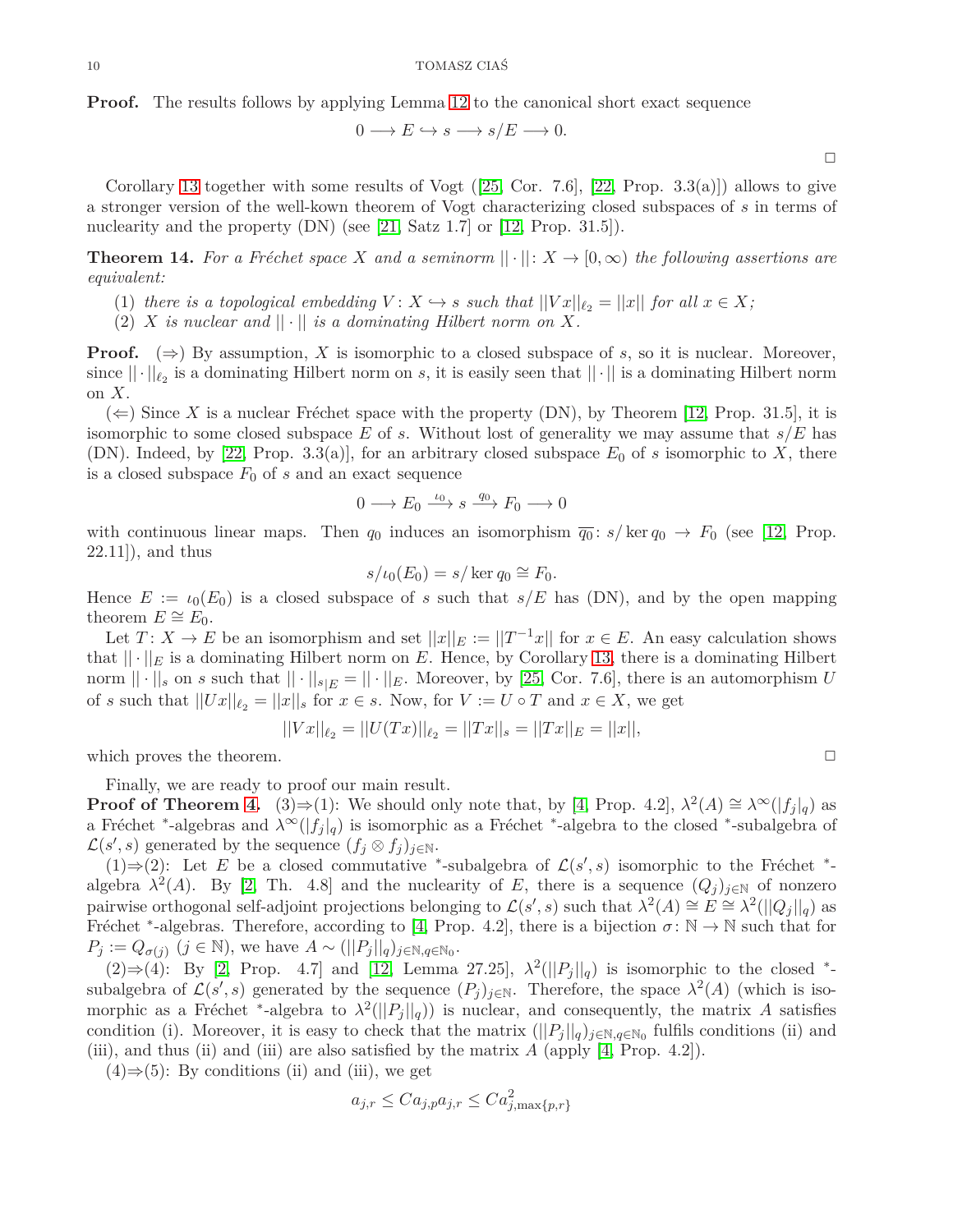and

$$
a_{j,q}^2 \le C_q a_{j,r} \le C C_q a_{j,p} a_{j,r}
$$

with appropriate quantifiers and constants.

 $(5) \Leftrightarrow (6)$ : It is well known that condtions (i) and (ii) are equivalent to nuclearity and the property (DN), respectively. By [\[15,](#page-13-18) Prop. 3.1, Th. 5.9],  $\lambda^{\infty}(A)$  is a biprojective Köthe algebra if and only if *A* satifies condition (iii).

(5)⇔(7): By [\[12,](#page-13-2) Prop. 31.5], conditions (i) and (ii) are equivalent to the fact that  $\lambda^2(A)$  is isomorphic to a closed subspace of *s* and, by [\[15,](#page-13-18) Prop. 3.1],  $\lambda^{\infty}(A)$  is an algebra if and only if  $A \prec A^2$ . Moreover, by [\[15,](#page-13-18) Lemmas 7.7 and 7.9], conditions (i) and (iii) imply that the square root of each nonnegative element of  $\lambda^{\infty}(A)$  belongs to  $\lambda^{\infty}(A)$ . On the other hand, if  $\lambda^2(A)$  is closed under taking square root and nuclear (note that closed subspaces of *s* are nuclear) then, by [\[12,](#page-13-2) Prop. 28.16],  $\lambda^2(A) \subset \lambda^2(A^2)$ . Consequently, by the closed graph theorem, the identity map from  $\lambda^2(A)$  to  $\lambda^2(A^2)$ is continuous, and hence  $A^2 \prec A$ .

(5)⇒(8): Nuclearity is guaranteed by condition (i). For an index *p* from condition (ii) take, according to (i), an index *r* and a constant  $C_0 > 0$  such that  $\sum_{j=1}^{\infty} \frac{a_{j,p}}{a_{j,p}}$  $\frac{a_{j,p}}{a_{j,r}} < C_0$ . By (ii) and (iii) (more precisely by  $A \prec A^2$ , there are  $q_1, q_2, q_3 \in \mathbb{N}_0$  and constants  $C_1, C_2, C_3 > 0$  such that

$$
a_{j,r} \leq C_1 a_{j,q_1}^2 \leq C_2 a_{j,p} a_{j,q_2} \leq C_3 a_{j,p} a_{j,q_3}^2.
$$

Then for  $\xi \in \lambda^2(A)$  we obtain

$$
||\xi||_{\ell_2}\leq C_3\sum_{j=1}^\infty |\xi_j|^2\frac{a_{j,p}a_{j,q_3}^2}{a_{j,r}}\leq C_3\sum_{j=1}^\infty \frac{a_{j,p}}{a_{j,r}}\cdot \sup_{j\in\mathbb{N}} |\xi_j|^2a_{j,q_3}^2\leq C_0C_3|\xi|_{\lambda^2(A),q_3}^2<\infty,
$$

and thus  $|| \cdot ||_{\ell_2}$  is a norm on  $\lambda^2(A)$ .

Moreover, the Cauchy-Schwartz inequality and condition (iii) (more precisely relation  $A^2 \prec A$ ) imply that for all  $q \in \mathbb{N}_0$  there are  $r \in \mathbb{N}_0$  and  $C > 0$  such that

$$
\begin{aligned} |\xi|_{\lambda^2(A),q}^2 &:= \sum_{j\in\mathbb{N}} |\xi_j|^2 a_{j,q}^2 \le C \bigg(\sum_{j\in\mathbb{N}} |\xi_j|^2\bigg)^{1/2} \cdot \bigg(\sum_{j\in\mathbb{N}} |\xi_j|^2 a_{j,q}^4\bigg)^{1/2} \le C ||\xi||_{\ell_2} \left(\sum_{j\in\mathbb{N}} |\xi_j|^2 a_{j,r}^2\right)^{1/2} \\ &= C ||\xi||_{\ell_2} |\xi|_{\lambda^2(A),r}, \end{aligned}
$$

which shows that  $|| \cdot ||_{\ell_2}$  is a dominating norm on  $\lambda^2(A)$ .

 $(8) \Rightarrow (3)$ : By Theorem [14,](#page-9-0) there is a topological embedding  $V : \lambda^2(A) \hookrightarrow s$  such that  $||V\xi||_{\ell_2} = ||\xi||_{\ell_2}$ for all  $\xi \in \lambda^2(A)$ . Set  $f_j := Ve_j$  for  $j \in \mathbb{N}$ . Then  $(f_j)_{j \in \mathbb{N}} \subset s$  is an orthonormal sequence in  $\ell_2$  and a Schauder basis of im *V*. Therefore,  $\Phi: \text{ im } V \to \lambda^2(|f_j|_q)$  defined by  $\Phi f_j := e_j$  for  $j \in \mathbb{N}$  is a Fréchet space isomorphism (see [\[12,](#page-13-2) Lemma 27.25]), and so is  $\Phi \circ V : \lambda^2(A) \to \lambda^2(|f_j|_q)$ . But  $(\Phi \circ V)e_j = e_j$ for  $j \in \mathbb{N}$ , hence  $\lambda^2(A) = \lambda^2(|f_j|_q)$  as Fréchet \*-algebras, whence  $A \sim (|f_j|_q)_{j \in \mathbb{N}, q \in \mathbb{N}_0}$ .  $\Box$ 

## 4. Quasi-equivalence Conjecture

In the last section we shall show how commutative subalgebras of  $\mathcal{L}(s', s)$  are connected with the so-called Quasi-equivalence Conjecture stating that all bases in a nuclear Fréchet space are quasiequivalent (see [\[13,](#page-13-15) §8.3], [\[26\]](#page-13-16) and references therein). Here we only consider the case (still unsolved) of closed subspaces of *s*, i.e. nuclear Fréchet spaces with the property (DN). Let us recall that two bases  $(f_j)_{j\in\mathbb{N}}$  and  $(g_j)_{j\in\mathbb{N}}$  of a Fréchet space X are called *quasi-eqivalent* if there is a bijection  $\sigma: \mathbb{N} \to \mathbb{N}$ and a sequence  $(\lambda_j)_{j \in \mathbb{N}}$  of nonzero scalars such that the operator  $T: X \to X$  defined by  $Tf_j = \lambda_j g_{\sigma(j)}$ is a Fréchet space isomorphism.

<span id="page-10-0"></span>**Theorem 15.** *Let X be an infinite-dimensional closed subspace of s. Then the following assertions are equivalent.*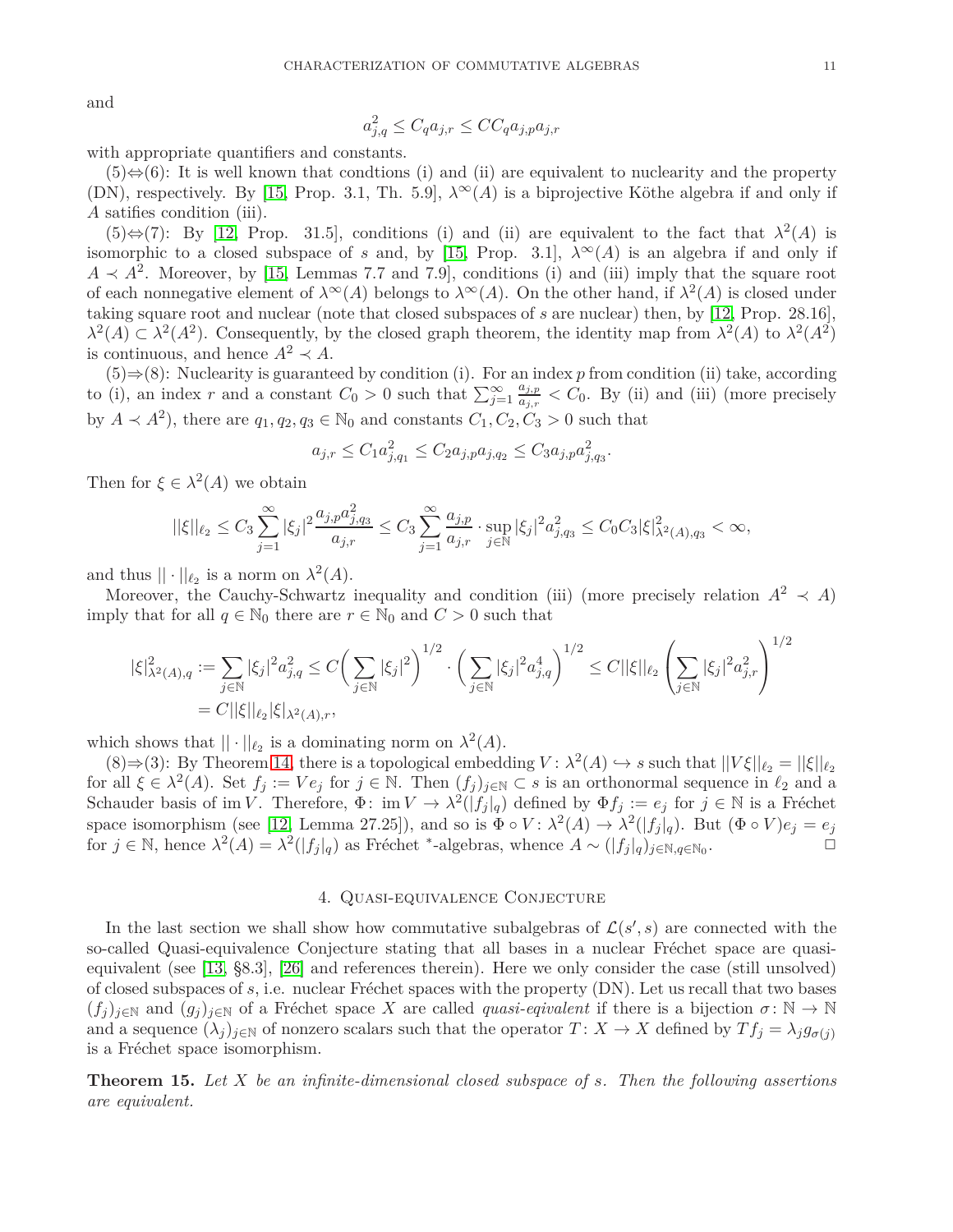- (i) For each two closed commutative \*-subalgebras  $E, F$  of  $\mathcal{L}(s', s)$  we have: if  $E \cong F \cong X$  as *Fréchet spaces then*  $E \cong F$  *as Fréchet* \*-algebras.
- (ii) *For each two basic sequences*  $(f_j)_{k \in \mathbb{N}}$  *and*  $(g_j)_{k \in \mathbb{N}}$  *of s which are at the same time orthonormal*  $sequences$  *in*  $\ell_2$  *we have: if*  $\lambda^2(|f_j|_q) \cong \lambda^2(|g_j|_q) \cong X$  *as Fréchet spaces then there is a bijection*  $\sigma: \mathbb{N} \to \mathbb{N}$  *such that*  $(|f_j|_q)_{j \in \mathbb{N}, q \in \mathbb{N}_0} \sim (|g_{\sigma(j)}|_q)_{j \in \mathbb{N}, q \in \mathbb{N}_0}$ .
- (iii) *For each two Köthe matrices A and B such that*  $A \sim A^2$  *and*  $B \sim B^2$  *we have: if*  $\lambda^2(A) \cong$  $\lambda^2(B) \cong X$  *as Fréchet spaces then there is a bijection*  $\sigma : \mathbb{N} \to \mathbb{N}$  *such that*  $A \sim B_{\sigma}$ *.*
- (iv) *In X all bases are quasi-equivalent.*

**Proof.** (i) $\Leftrightarrow$ (ii): If *E* and *F* are closed commutative \*-subalgebras of  $\mathcal{L}(s',s)$  then, by Theorem [4,](#page-3-0) there are basic sequences  $(f_j)_{j\in\mathbb{N}}$  and  $(g_j)_{j\in\mathbb{N}}$  of *s* which are at the same time orthonormal in  $\ell_2$ such that  $E \cong \lambda^2(|f_j|_q)$  and  $F \cong \lambda^2(|g_j|_q)$  as Fréchet <sup>\*</sup>-algebras. Moreover, for each such a sequence  $(f_j)_{j\in\mathbb{N}}, \ \lambda^2(|f_j|_q)$  is isomorphic as a Fréchet \*-algebra to a closed commutative \*-subalgebra of  $\mathcal{L}(s', s)$ . Therefore, assuming  $\lambda^2(|f_j|_q) \cong \lambda^2(|g_j|_q) \cong X$  as Fréchet spaces, it follows from (i) and [\[4,](#page-13-1) Prop. 4.2] that  $(|f_j|_q)_{j \in \mathbb{N}, q \in \mathbb{N}_0} \sim (|g_{\sigma(j)}|_q)_{j \in \mathbb{N}, q \in \mathbb{N}_0}$ . Conversely, if we assume that  $E \cong F \cong X$  as Fréchet spaces then, by (ii) and again by [\[4,](#page-13-1) Prop. 4.2], we get that  $E \cong F$  as Fréchet <sup>∗</sup>-algebras.

(i)⇔(iii): This is an immediate consequence of Theorem [4](#page-3-0) and [\[4,](#page-13-1) Prop. 4.2].

(iii)⇒(iv): Let  $(x_j)_{j \in \mathbb{N}}$ ,  $(y_j)_{j \in \mathbb{N}}$  be two bases in *X*. Then

$$
\lambda^2(A) \cong \lambda^2(B) \cong X
$$

as Fréchet spaces, where

$$
A:=\left(\frac{|x_j|_q}{||x_j||_{\ell_2}}\right)_{j\in\mathbb{N}, q\in\mathbb{N}_0}\quad\text{and}\quad B:=\left(\frac{|y_j|_q}{||y_j||_{\ell_2}}\right)_{j\in\mathbb{N}, q\in\mathbb{N}_0}.
$$

Then for all  $q \in \mathbb{N}_0$  we have

$$
\left(\frac{|x_j|_q}{||x_j||_{\ell_2}}\right)^2 \le \frac{||x_j||_{\ell_2} |x_j|_{2q}}{||x_j||_{\ell_2}^2} = \frac{|x_j|_{2q}}{||x_j||_{\ell_2}}
$$

so  $A^2 \prec A$ . Moreover, since

$$
\frac{|x_j|_q}{||x_j||_{\ell_2}} \ge 1
$$

for all  $q \in \mathbb{N}_0$ , we have also  $A \prec A^2$ , and thus  $A \sim A^2$ . Similarly, we show that  $B \sim B^2$ . Therefore, by (iii), there is a bijection  $\sigma : \mathbb{N} \to \mathbb{N}$  such that  $A \sim B_{\sigma}$ . This means that

$$
\forall q \in \mathbb{N}_0 \,\,\exists r \in \mathbb{N}_0 \,\,\exists C > 0 \,\,\forall j \in \mathbb{N} \quad |x_j|_q \leq C\lambda_j |y_{\sigma(j)}|_r
$$

and

$$
\forall r' \in \mathbb{N}_0 \; \exists q' \in \mathbb{N}_0 \; \exists C' > 0 \; \forall j \in \mathbb{N} \quad \lambda_j |y_{\sigma(j)}|_{r'} \le C' |x_j|_{q'},
$$

where  $\lambda_j := \frac{||x_j||_{\ell_2}}{||u_{\tau(j)}||_{\ell_2}}$  $\frac{||x_j||_{\ell_2}}{||y_{\sigma(j)}||_{\ell_2}}$ . Hence  $x_j \mapsto \lambda_j y_{\sigma(j)}, j \in \mathbb{N}$ , defines an isomorphism of *X*, i.e. the bases  $(x_j)_{j \in \mathbb{N}}$ and  $(y_j)_{j \in \mathbb{N}}$  are quasi-equivalent.

(iv)⇒(ii): Assume that in *X* all bases are quasi-equivalent. Let  $(f_j)_{j\in\mathbb{N}}$  and  $(g_j)_{j\in\mathbb{N}}$  be basic sequences of *s* which are at the same time orthonormal sequences of  $\ell_2$  and such that  $\lambda^2(|f_j|_q) \cong$  $\lambda^2(|g_j|_q) \cong X$  as Fréchet spaces. Let *F* and *G* be closed linear span in *s* of  $(f_j)_{j\in\mathbb{N}}$  and  $(g_j)_{j\in\mathbb{N}}$ , respectively. Then  $F \cong G \cong X$  as Fréchet spaces; let  $T: G \to F$  be an isomorphism. Clearly,  $(F_i)_{i \in \mathbb{N}}$ ,  $F_j := T g_j$ , is a basis in *F* which is, by assumption quasi-equivalent to  $(f_j)_{j \in \mathbb{N}}$ . Consequently, there is a sequence  $(\lambda_j)_{j\in\mathbb{N}}$  of nonzero scalars and a bijection  $\sigma: \mathbb{N} \to \mathbb{N}$  such that  $S: F \to F$  defined by sending  $F_{\sigma(j)}$  to  $\lambda_j^{-1} f_j$  is an isomorphism of Fréchet spaces.

Now, let  $V := ST : G \to F$  and define  $|| \cdot ||_V : F \to [0, \infty)$ , by  $||V\xi||_V := ||\xi||_{\ell_2}$ . Since  $|| \cdot ||_{\ell_2}$ is a dominating Hilbert norm on  $G$ ,  $||\cdot||_V$  is a dominating Hilbert norm on *F* and, consequently,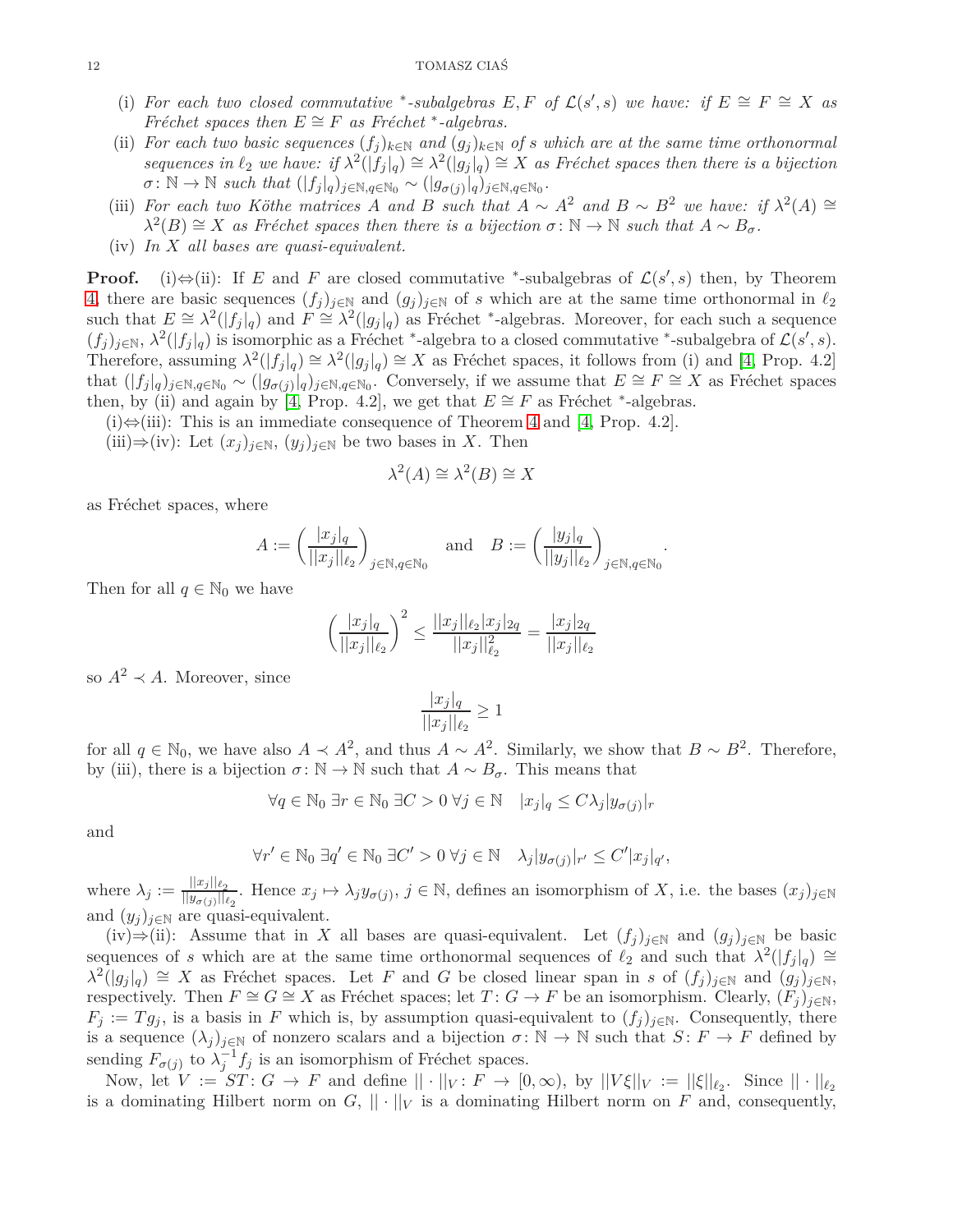$(\lambda_j^{-1} f_j)_{j \in \mathbb{N}} = (V g_{\sigma(j)})_{j \in \mathbb{N}}$  is an orthonormal sequence in *F* with respect to the Hilbert norm  $|| \cdot ||_V$ . In particular,  $||f_j||_V = |\lambda_j|$  for  $j \in \mathbb{N}$  and thus,  $||\cdot||_V$  being a dominating norm on *F*,

(13) 
$$
\forall q \in \mathbb{N}_0 \exists r \in \mathbb{N}_0, C > 0 \,\forall j \quad |f_j|_q \le C ||f_j||_V |f_j|_r = C |\lambda_j| \, |f_j|_r.
$$

Moreover, since  $|| \cdot ||_V$  is a continuous norm on *F*,

<span id="page-12-0"></span>
$$
\exists r_0 \in \mathbb{N}_0, C_0 > 0 \,\forall j \quad |\lambda_j| = ||f_j||_V \le C_0 |f_j|_{r_0}.
$$

Now, since

$$
\forall q \in \mathbb{N}_0 \; \exists r \in \mathbb{N}_0, C > 0 \; \forall j \in \mathbb{N} \quad |f_j|_q^2 \le C |f_j|_r,
$$

it follows that

<span id="page-12-1"></span>
$$
(14) \qquad \forall q \in \mathbb{N}_0 \,\exists r \in \mathbb{N}_0, C > 0 \,\forall j \quad |\lambda_j| \, |f_j|_q \leq C_0 |f_j|_{r_0} |f_j|_q \leq C_0 |f_j|_{\max\{r_0, q\}}^2 \leq C |f_j|_r.
$$

Finally, let  $W: F \to F$  be defined by  $f_j \mapsto \lambda_j f_j$  for  $j \in \mathbb{N}$ . Then, by [\(13\)](#page-12-0) and [\(14\)](#page-12-1), *W* is an automorphism of the Fréchet space  $F$ , and thus  $WV$  is an isomorphism of Fréchet spaces which sends *g*<sub>*σ*(*j*)</sub> to *f*<sub>*j*</sub>. This, clearly, implies that  $(|f_j|_q)_{j \in \mathbb{N}, q \in \mathbb{N}_0} \sim (|g_{\sigma(j)}|_q)_{j \in \mathbb{N}, q \in \mathbb{N}_0}$ .  $\Box$ 

For a monotonically increasing sequence  $\alpha = (\alpha_i)_{i \in \mathbb{N}}$  in  $[0, \infty)$  such that  $\lim_{i \to \infty} \alpha_i = \infty$  we define the *power series space of infinite type*

$$
\Lambda_{\infty}(\alpha) := \{(\xi_j)_{j \in \mathbb{N}} \subset \mathbb{C}^{\mathbb{N}} \colon \sum_{j=1}^{\infty} |\xi_j|^2 e^{2q\alpha_j} < \infty \quad \text{for all } q \in \mathbb{N}_0\}.
$$

It appears that the space  $\Lambda_{\infty}(\alpha)$  is nuclear if and only if  $\sup_{j\in\mathbb{N}}\frac{\log j}{\alpha_j}$  $\frac{\log j}{\alpha_j} < \infty$  (see [\[12,](#page-13-2) Prop. 29.6]). As a consequence, of Theorem [15,](#page-10-0) we get another proof of the following well-known result of Mityagin [\[13,](#page-13-15) Th. 12].

**Corollary 16** (Mityagin 1961). *In nuclear power series space of infinite type*  $\Lambda_{\infty}(\alpha)$  *all bases are quasi-equivalent.*

**Proof.** Let *E*, *F* be a closed commutative \*-subalgebras of  $\mathcal{L}(s', s)$  isomorphic as Fréchet spaces to  $\Lambda_{\infty}(\alpha)$ . Then, by [\[4,](#page-13-1) Cor. 6.10], *E* and *F* are isomorphic to  $\Lambda_{\infty}(\alpha)$  as a Fréchet \*-algebra, and thus, by Theorem [15,](#page-10-0) all bases in  $\Lambda_{\infty}(\alpha)$  are quasi-equivalent.  $\Box$ 

Since, by Corollary [8,](#page-4-1) every closed subspace of *s* with basis is isomorphic as a Fréchet space to some closed commutative <sup>\*</sup>-subalgebra of  $\mathcal{L}(s', s)$ , we can rewrite Theorem [15](#page-10-0) in the following way.

**Corollary 17.** *The following assertions are equivalent.*

- (i) For each two closed commutative \*-subalgebras  $E, F$  of  $\mathcal{L}(s', s)$  we have: if  $E \cong F$  as Fréchet *spaces then*  $E \cong F$  *as Fréchet* \*-*algebras.*
- (ii) *For each two basic sequences*  $(f_j)_{k \in \mathbb{N}}$  *and*  $(g_j)_{k \in \mathbb{N}}$  *of s which are at the same time orthonormal sequences in*  $\ell_2$  *we have:* if  $\lambda^2(|f_j|_q) \cong \lambda^2(|g_j|_q)$  *as Fréchet spaces then there is a bijection*  $\sigma: \mathbb{N} \to \mathbb{N}$  *such that*  $(|f_j|_q)_{j \in \mathbb{N}, q \in \mathbb{N}_0}$  ∼  $(|g_{\sigma(j)}|_q)_{j \in \mathbb{N}, q \in \mathbb{N}_0}$ .
- (iii) *For each two Köthe matrices A and B such that*  $A \sim A^2$  *and*  $B \sim B^2$  *we have: if*  $\lambda^2(A) \cong$  $\lambda^2(B)$  *as Fréchet spaces then there is a bijection*  $\sigma : \mathbb{N} \to \mathbb{N}$  *such that*  $A \sim B_{\sigma}$ *.*
- (iv) *In each closed subspace of s all bases are quasi-equivalent.*

**Acknowledgements.** I cordially thank Leonhard Frerick for many valuable suggestions and encouraging me to solve the problems raised in the present paper.